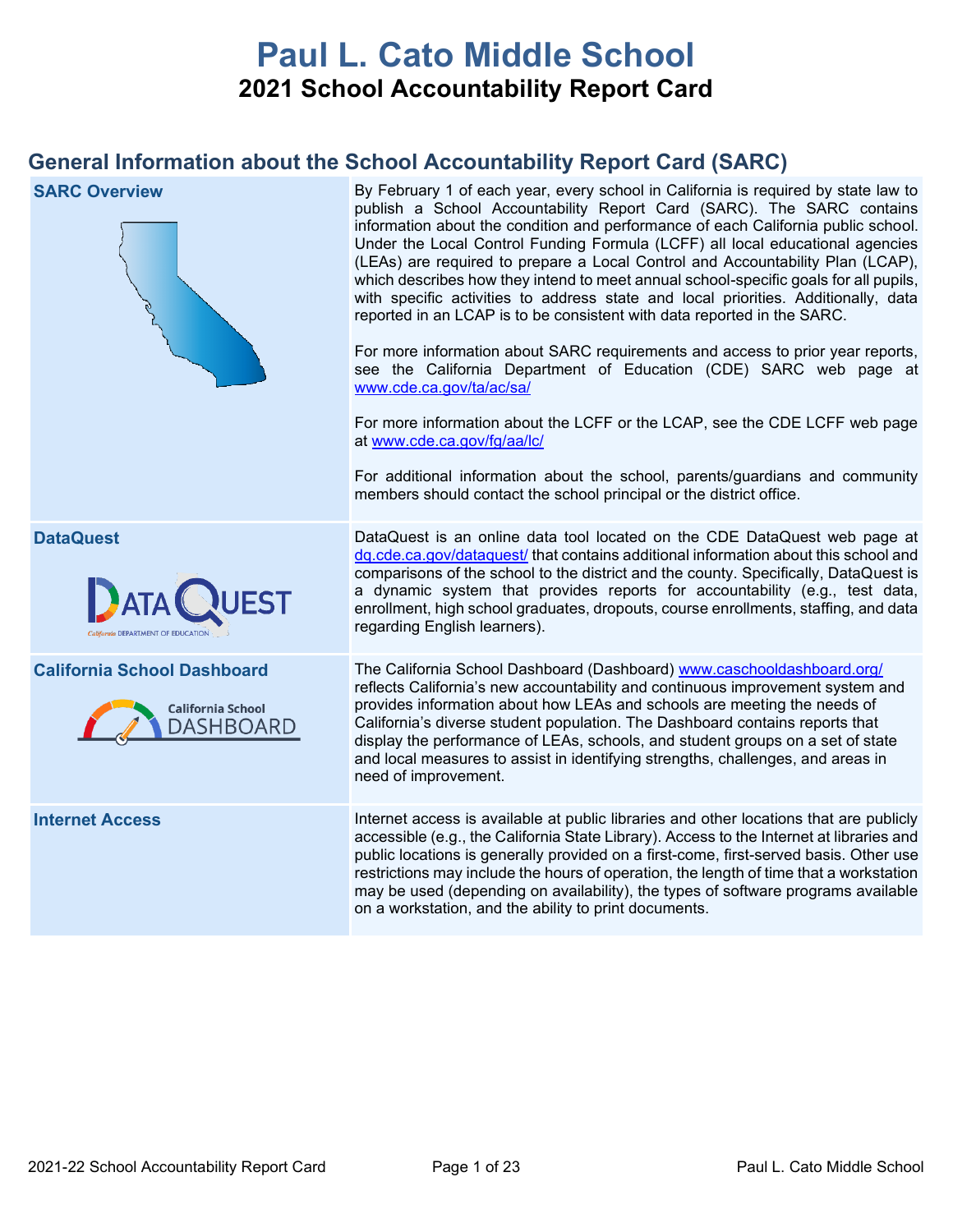## **2021-22 School Contact Information**

| <b>School Name</b>                       | Paul L. Cato Middle School |
|------------------------------------------|----------------------------|
| <b>Street</b>                            | 4115 Vineland Road         |
| City, State, Zip                         | Bakersfield, CA, 93306     |
| <b>Phone Number</b>                      | 661-631-5245               |
| <b>Principal</b>                         | Octavio Patino             |
| <b>Email Address</b>                     | patinoo@bcsd.com           |
| <b>School Website</b>                    | www.bcsd.com/cato          |
| <b>County-District-School (CDS) Code</b> | 15 63321 0129189           |

| 2021-22 District Contact Information |                                         |  |  |  |
|--------------------------------------|-----------------------------------------|--|--|--|
| <b>District Name</b>                 | <b>Bakersfield City School District</b> |  |  |  |
| <b>Phone Number</b>                  | 661-631-4600                            |  |  |  |
| Superintendent                       | Mark Luque                              |  |  |  |
| <b>Email Address</b>                 | supt@bcsd.com                           |  |  |  |
| <b>District Website Address</b>      | www.bcsd.com                            |  |  |  |

#### **2021-22 School Overview**

Paul L. Cato Middle School opened its doors in August 2014 with 678 students in grades 6 - 8.

Paul L. Cato Middle School is:

- A school where strong partnerships exist between home, school, and the community.
- A school where the latest educational technology is used to enhance and create new learning opportunities for students.
- A school where high-quality, committed professionals lead students with innovative educational practices.
- A school that is dedicated to high expectations for all students and staff.
- A school that is committed to creating a warm, caring, and positive learning environment.
- A school where collaboration occurs between and among teachers, students, and parents.
- A school where achievements and academic excellence are celebrated.

We have three main goals at Paul L. Cato Middle School: To build relationships in a positive school environment, to hold high expectations for students and staff, and to accelerate high levels of student learning. In order to reach our goals, school structures and ongoing professional development will be developed for the following:

Professional Learning Communities Visible Learning instructional strategies and content School-wide Positive Behavior Support and Intervention Response to Intervention and Instruction Good First Instruction Parent Engagement and Community Involvement

School Vision

Our vision at Paul L. Cato Middle School is to empower 21st-century learners to be socially, emotionally, and academically prepared to fulfill their unique potential.

School Mission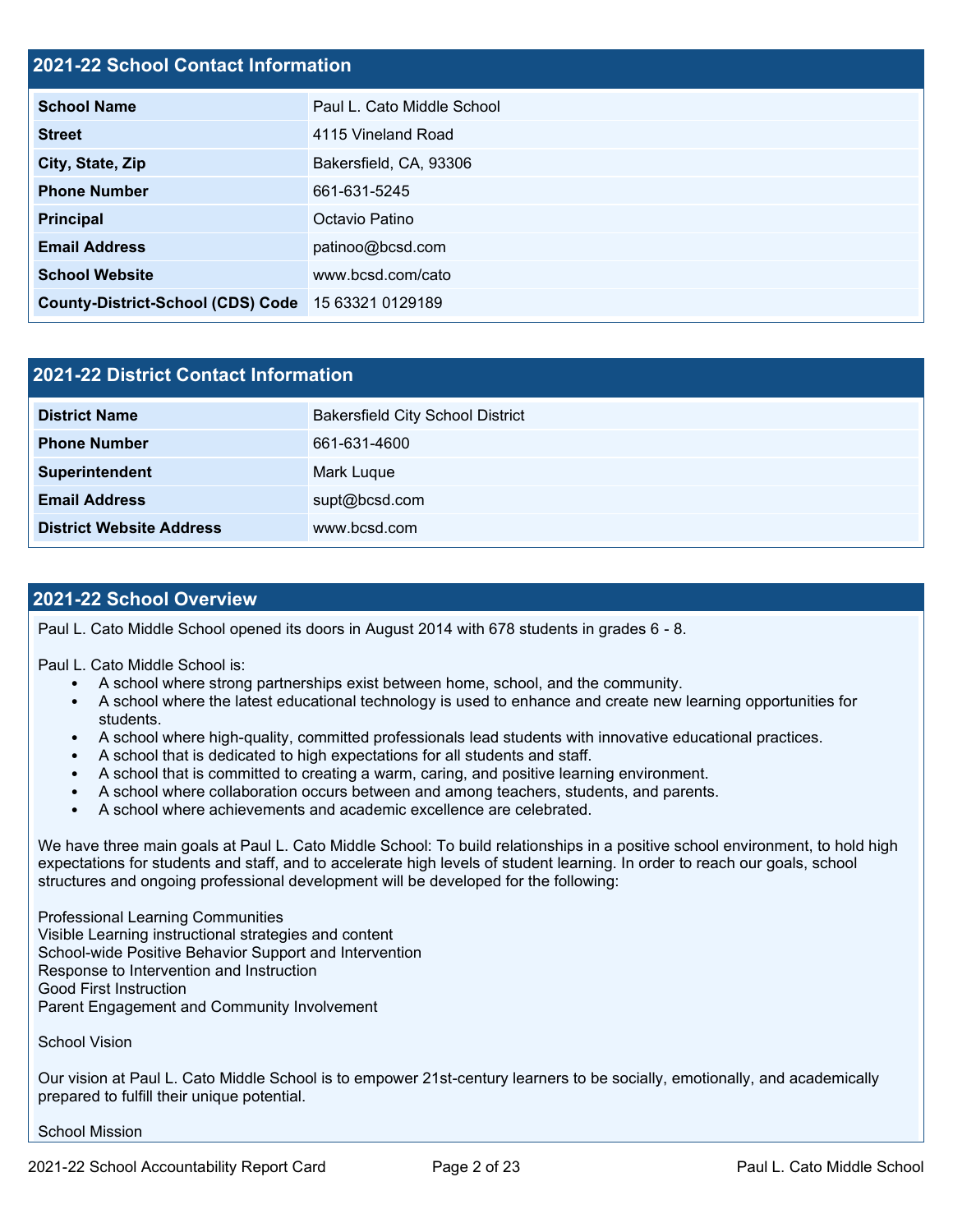## **2021-22 School Overview**

Paul L. Cato Middle School's mission is to educate all students at the highest levels of social and academic excellence through collaboration, creativity, and critical thinking.

## **About this School**

| 2020-21 Student Enrollment by Grade Level |                           |  |  |  |
|-------------------------------------------|---------------------------|--|--|--|
| <b>Grade Level</b>                        | <b>Number of Students</b> |  |  |  |
| Grade 6                                   | 123                       |  |  |  |
| Grade 7                                   | 385                       |  |  |  |
| Grade 8                                   | 366                       |  |  |  |
| <b>Total Enrollment</b>                   | 874                       |  |  |  |

## **2020-21 Student Enrollment by Student Group**

| <b>Student Group</b>                   | <b>Percent of Total Enrollment</b> |
|----------------------------------------|------------------------------------|
| <b>Female</b>                          | 50.1                               |
| <b>Male</b>                            | 49.9                               |
| American Indian or Alaska Native       | 0.3                                |
| <b>Asian</b>                           | 1.9                                |
| <b>Black or African American</b>       | 2.4                                |
| <b>Filipino</b>                        | 0.7                                |
| <b>Hispanic or Latino</b>              | 75.9                               |
| Native Hawaiian or Pacific Islander    | 0.1                                |
| <b>Two or More Races</b>               | 2.5                                |
| <b>White</b>                           | 16.1                               |
| <b>English Learners</b>                | 11.4                               |
| <b>Foster Youth</b>                    | 0.8                                |
| <b>Homeless</b>                        | 1.4                                |
| <b>Socioeconomically Disadvantaged</b> | 77                                 |
| <b>Students with Disabilities</b>      | 10.9                               |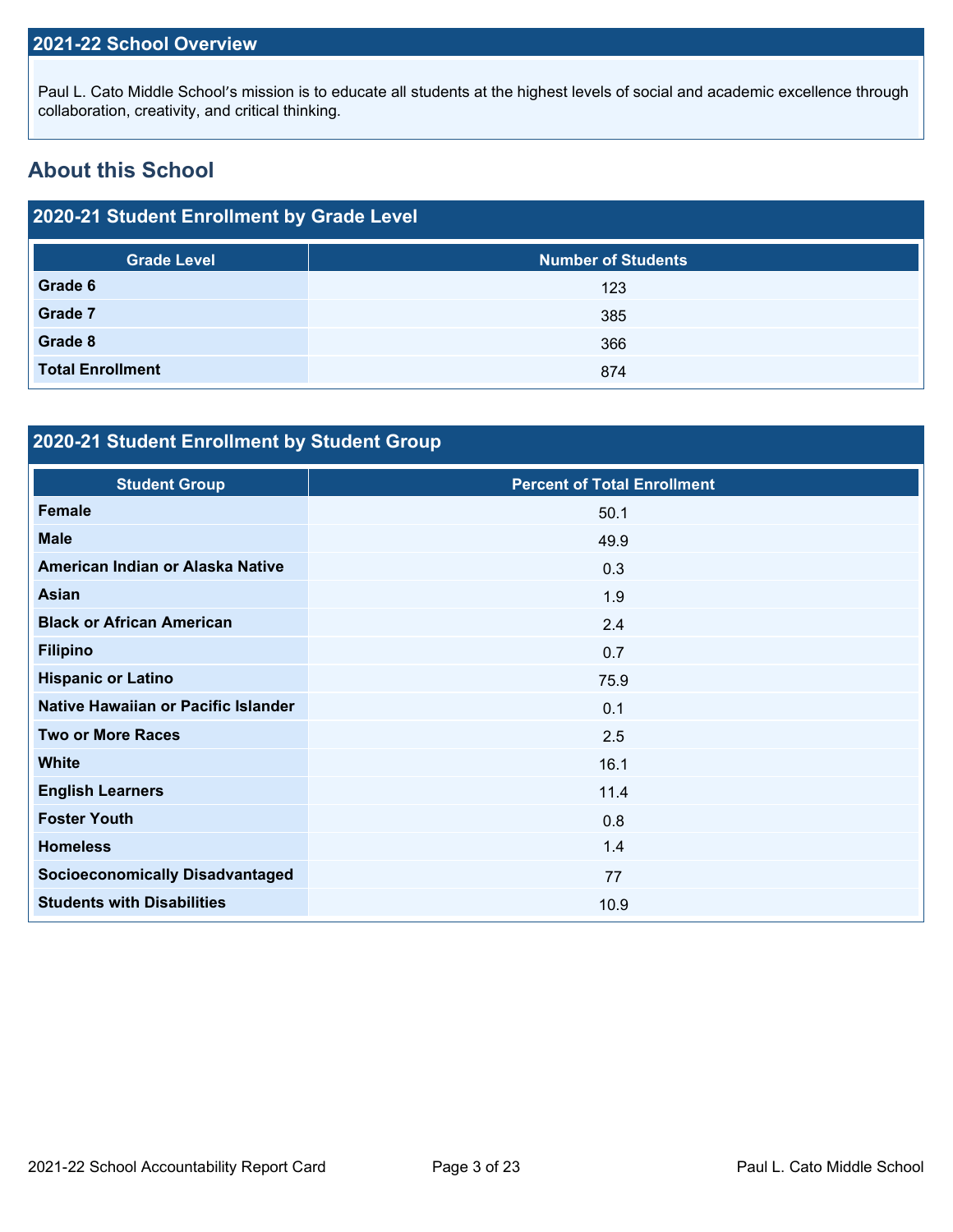## **A. Conditions of Learning State Priority: Basic**

The SARC provides the following information relevant to the State priority: Basic (Priority 1):

- Degree to which teachers are appropriately assigned and fully credentialed in the subject area and for the pupils they are teaching;
	- Pupils have access to standards-aligned instructional materials; and
- School facilities are maintained in good repair

Note: For more information refer to the Updated Teacher Equity Definitions web page at<https://www.cde.ca.gov/pd/ee/teacherequitydefinitions.asp>

#### **2019-20 Teacher Preparation and Placement**

| <b>Authorization/Assignment</b>                                                                 | 2019-20 |
|-------------------------------------------------------------------------------------------------|---------|
| Fully (Preliminary or Clear) Credentialed for Subject and Student Placement (properly assigned) |         |
| Intern Credential Holders Properly Assigned                                                     |         |
| Teachers Without Credentials and Misassignments ("ineffective" under ESSA)                      |         |
| Credentialed Teachers Assigned Out-of-Field ("out-of-field" under ESSA)                         |         |
| <b>Unknown</b>                                                                                  |         |
| <b>Total Teaching Positions</b>                                                                 |         |
|                                                                                                 |         |

Note: The data in this table is based on Full Time Equivalent (FTE) status. One FTE equals one staff member working full time; one FTE could also represent two staff members who each work 50 percent of full time. Additionally, an assignment is defined as a position that an educator is assigned to based on setting, subject, and grade level. An authorization is defined as the services that an educator is authorized to provide to students.

## **2019-20 Teachers Without Credentials and Misassignments (considered "ineffective" under ESSA)**

| <b>Authorization/Assignment</b>                              | 2019-20 |
|--------------------------------------------------------------|---------|
| <b>Permits and Waivers</b>                                   |         |
| <b>Misassignments</b>                                        |         |
| <b>Vacant Positions</b>                                      |         |
| <b>Total Teachers Without Credentials and Misassignments</b> |         |

## **2019-20 Credentialed Teachers Assigned Out-of-Field (considered "out-of-field" under ESSA)**

| <b>Indicator</b>                                       | 2019-20 |
|--------------------------------------------------------|---------|
| Credentialed Teachers Authorized on a Permit or Waiver |         |
| <b>Local Assignment Options</b>                        |         |
| <b>Total Out-of-Field Teachers</b>                     |         |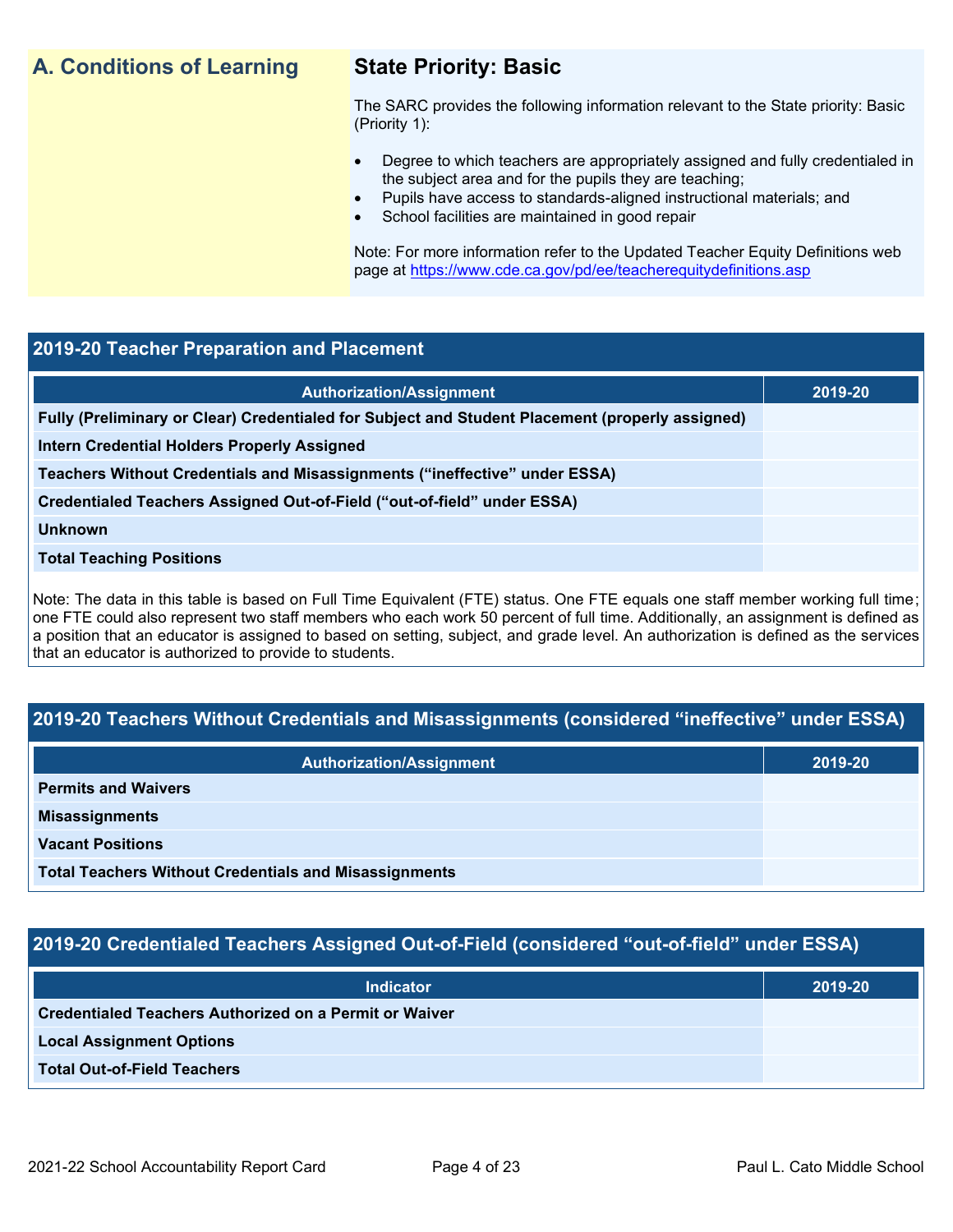## **2019-20 Class Assignments**

| <b>Indicator</b>                                                                                                                                    | 2019-20 |
|-----------------------------------------------------------------------------------------------------------------------------------------------------|---------|
| <b>Misassignments for English Learners</b><br>(a percentage of all the classes with English learners taught by teachers that are misassigned)       |         |
| No credential, permit or authorization to teach<br>(a percentage of all the classes taught by teachers with no record of an authorization to teach) |         |

## **2021-22 Quality, Currency, Availability of Textbooks and Other Instructional Materials**

Every student is provided with sufficient and standards-aligned textbooks or other instructional materials.

#### **Year and month in which the data were collected** September, 2021

| <b>Subject</b>                | <b>Textbooks and Other Instructional Materials/year of</b><br><b>Adoption</b>                                                                                                                                                                                                                            | <b>From</b><br><b>Most</b><br><b>Recent</b><br><b>Adoption</b> | <b>Percent</b><br><b>Students</b><br><b>Lacking Own</b><br><b>Assigned</b><br>Copy |  |
|-------------------------------|----------------------------------------------------------------------------------------------------------------------------------------------------------------------------------------------------------------------------------------------------------------------------------------------------------|----------------------------------------------------------------|------------------------------------------------------------------------------------|--|
| <b>Reading/Language Arts</b>  | Grades TK-5: Benchmark Education Company, Benchmark<br>Advance California; Benchmark Adelante California, 2018<br>Grades 6-8: McGraw Hill, Study Sync, 2018<br>Grades TK-5: Benchmark Education Company, Benchmark<br>Advance (How English Works) (ELD), 2018<br>Grades 6-8: HMH, English 3D (ELD), 2017 | Yes                                                            | 0%                                                                                 |  |
| <b>Mathematics</b>            | Grades K-5: McGraw Hill, McGraw Hill My Math, 2013<br>Grades 6-8: McGraw Hill, McGraw Hill California Math,<br>Courses 1-3, 2013<br>Grade 7: McGraw Hill, Glencoe Math Accelerated, 2013<br>Grade 8: McGraw Hill, Glencoe Algebra 1, 2013                                                                | Yes                                                            | 0%                                                                                 |  |
| <b>Science</b>                | Grades K-5: Houghton Mifflin, Houghton Mifflin California<br>Science, 2007<br>Grades 6-8: Holt, Rinehart & Winston, Holt California<br>Science: Earth, Life and Physical Science, 2007                                                                                                                   | Yes                                                            | 0%                                                                                 |  |
| <b>History-Social Science</b> | Grades K-5: Harcourt School Publishers, Reflections, 2007<br>Grade 6: Pearson Education, myWorld Ancient Civilizations,<br>2019<br>Grade 7: Pearson Education, myWorld Medieval And Modern<br><b>Times, 2019</b><br>Grade 8: Pearson Education, myWorld Growth and Conflict,<br>2019                     | Yes                                                            | $0\%$                                                                              |  |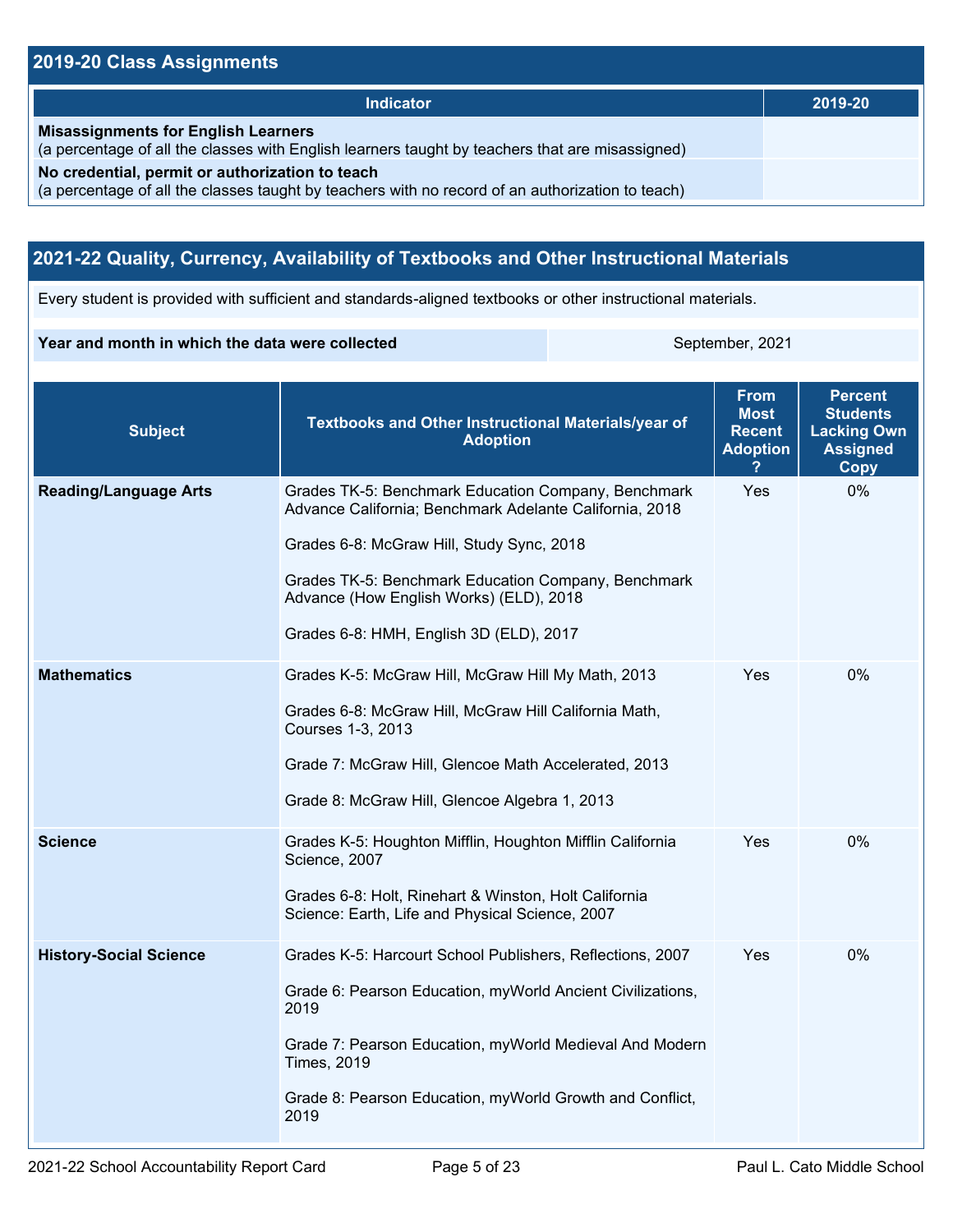| <b>Visual and Performing Arts</b> | Grades TK-6 (Elementary): The California Arts Project, BCSD<br>Course of Study TK-5 (Online), 2019 | Yes | 0% |
|-----------------------------------|----------------------------------------------------------------------------------------------------|-----|----|
|                                   | Grades 6-8 (Jr Hi/Middle School): Pearson Scott Foresman,<br>Pearson/Scott Foresman, Art, 2007     |     |    |
|                                   | Grades 6-8: Silver Burdett, Silver Burdett Making Music, 2007                                      |     |    |

### **School Facility Conditions and Planned Improvements**

Cato School was built in 2013. It sits on 25.00 acres, of which 13.36 acres is playground. This school has 41 classrooms, a multi-purpose facility, music room, library/media center, staff lounge, IMC room, PE rooms, and computer labs.

The custodial staff adheres to a weekly cleaning schedule that includes classrooms, restrooms, cafeteria and kitchen areas.

The District's Mobile Maintenance Team visits the school site at least twice a year. Maintenance emergencies are addressed immediately. District personnel maintain the grounds at least once every two weeks.

This site also is maintained to ensure a clean, safe, and functional facility as determined pursuant to a Facility Inspection Tool developed by the State of California Office of Public School Construction.

| Year and month of the most recent FIT report                           |                     |              | 11/10/2021   |                                                  |
|------------------------------------------------------------------------|---------------------|--------------|--------------|--------------------------------------------------|
| <b>System Inspected</b>                                                | <b>Rate</b><br>Good | Rate<br>Fair | Rate<br>Poor | <b>Repair Needed and Action Taken or Planned</b> |
| <b>Systems:</b><br>Gas Leaks, Mechanical/HVAC, Sewer                   | X                   |              |              |                                                  |
| Interior:<br><b>Interior Surfaces</b>                                  | X                   |              |              |                                                  |
| <b>Cleanliness:</b><br>Overall Cleanliness, Pest/Vermin Infestation    | X                   |              |              |                                                  |
| <b>Electrical</b>                                                      | X                   |              |              |                                                  |
| <b>Restrooms/Fountains:</b><br>Restrooms, Sinks/ Fountains             | X                   |              |              |                                                  |
| Safety:<br>Fire Safety, Hazardous Materials                            | X                   |              |              |                                                  |
| Structural:<br><b>Structural Damage, Roofs</b>                         | X                   |              |              |                                                  |
| External:<br>Playground/School Grounds, Windows/<br>Doors/Gates/Fences | X                   |              |              |                                                  |

| <b>Overall Facility Rate</b> |  |
|------------------------------|--|
|                              |  |

| <b>Exemplary</b> | Good | Fair | Poor |
|------------------|------|------|------|
| ,,               |      |      |      |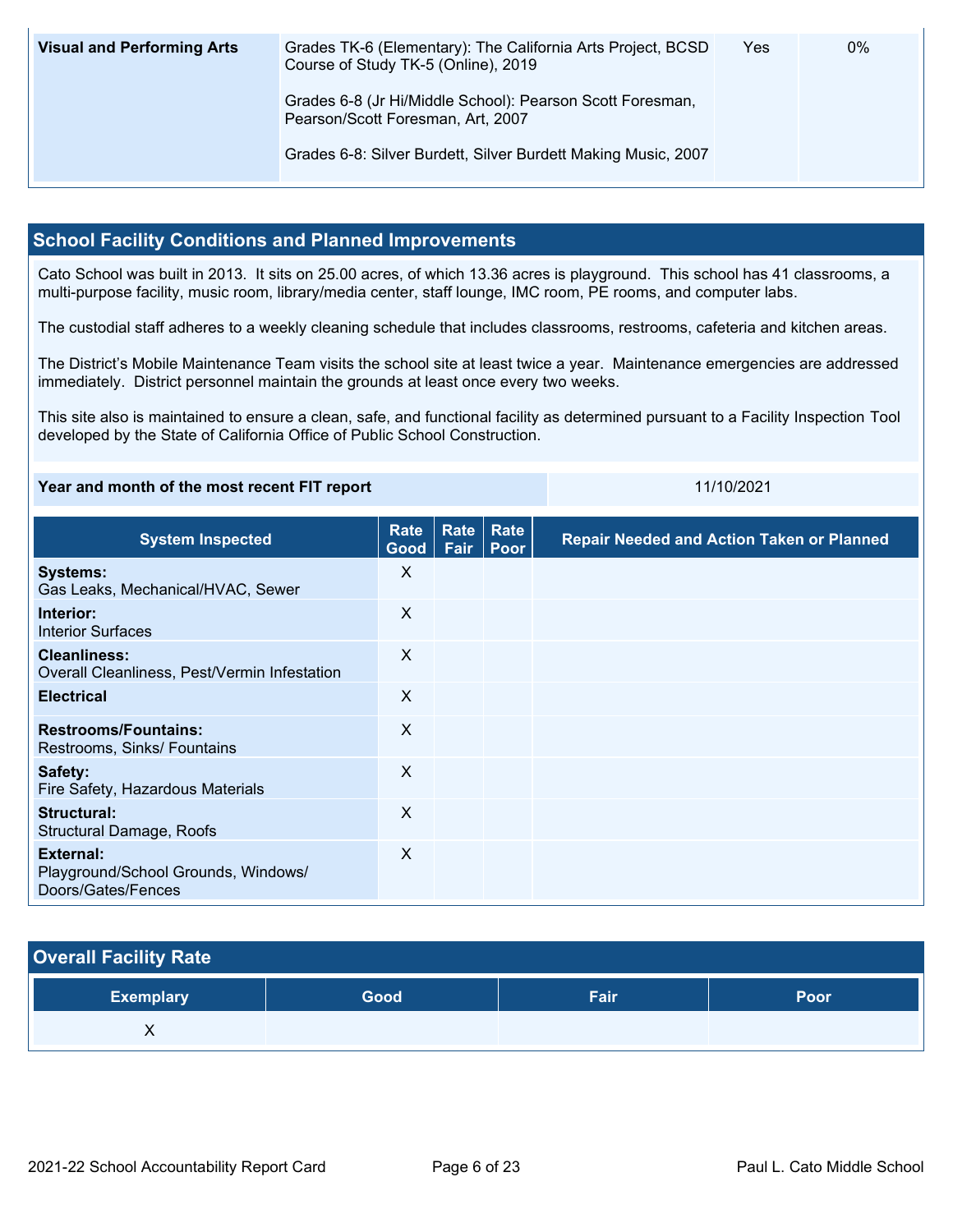## **B. Pupil Outcomes State Priority: Pupil Achievement**

The SARC provides the following information relevant to the State priority: Pupil Achievement (Priority 4):

#### **Statewide Assessments**

(i.e., California Assessment of Student Performance and Progress [CAASPP] System includes the Smarter Balanced Summative Assessments for students in the general education population and the California Alternate Assessments [CAAs] for English language arts/literacy [ELA] and mathematics given in grades three through eight and grade eleven. Only eligible students may participate in the administration of the CAAs. CAAs items are aligned with alternate achievement standards, which are linked with the Common Core State Standards [CCSS] for students with the most significant cognitive disabilities).

The CAASPP System encompasses the following assessments and student participation requirements:

- 1. **Smarter Balanced Summative Assessments and CAAs for ELA** in grades three through eight and grade eleven.
- 2. **Smarter Balanced Summative Assessments and CAAs for mathematics** in grades three through eight and grade eleven.
- 3. **California Science Test (CAST) and CAAs for Science** in grades five, eight, and once in high school (i.e., grade ten, eleven, or twelve).

#### **SARC Reporting in the 2020-2021 School Year Only**

Where the most viable option, LEAs were required to administer the statewide summative assessment in ELA and mathematics. Where a statewide summative assessment was not the most viable option for the LEA (or for one or more gradelevel[s] within the LEA) due to the pandemic, LEAs were allowed to report results from a different assessment that met the criteria established by the State Board of Education (SBE) on March 16, 2021. The assessments were required to be:

- Aligned with CA CCSS for ELA and mathematics;
- Available to students in grades 3 through 8, and grade 11; and
- Uniformly administered across a grade, grade span, school, or district to all eligible students.

#### **Options**

Note that the CAAs could only be administered in-person following health and safety requirements. If it was not viable for the LEA to administer the CAAs in person with health and safety guidelines in place, the LEA was directed to not administer the tests. There were no other assessment options available for the CAAs. Schools administered the Smarter Balanced Summative Assessments for ELA and mathematics, other assessments that meet the SBE criteria, or a combination of both, and they could only choose one of the following:

- Smarter Balanced ELA and mathematics summative assessments;
- Other assessments meeting the SBE criteria; or
- Combination of Smarter Balanced ELA and mathematics summative assessments and other assessments.

The percentage of students who have successfully completed courses that satisfy the requirements for entrance to the University of California and the California State University, or career technical education sequences or programs of study.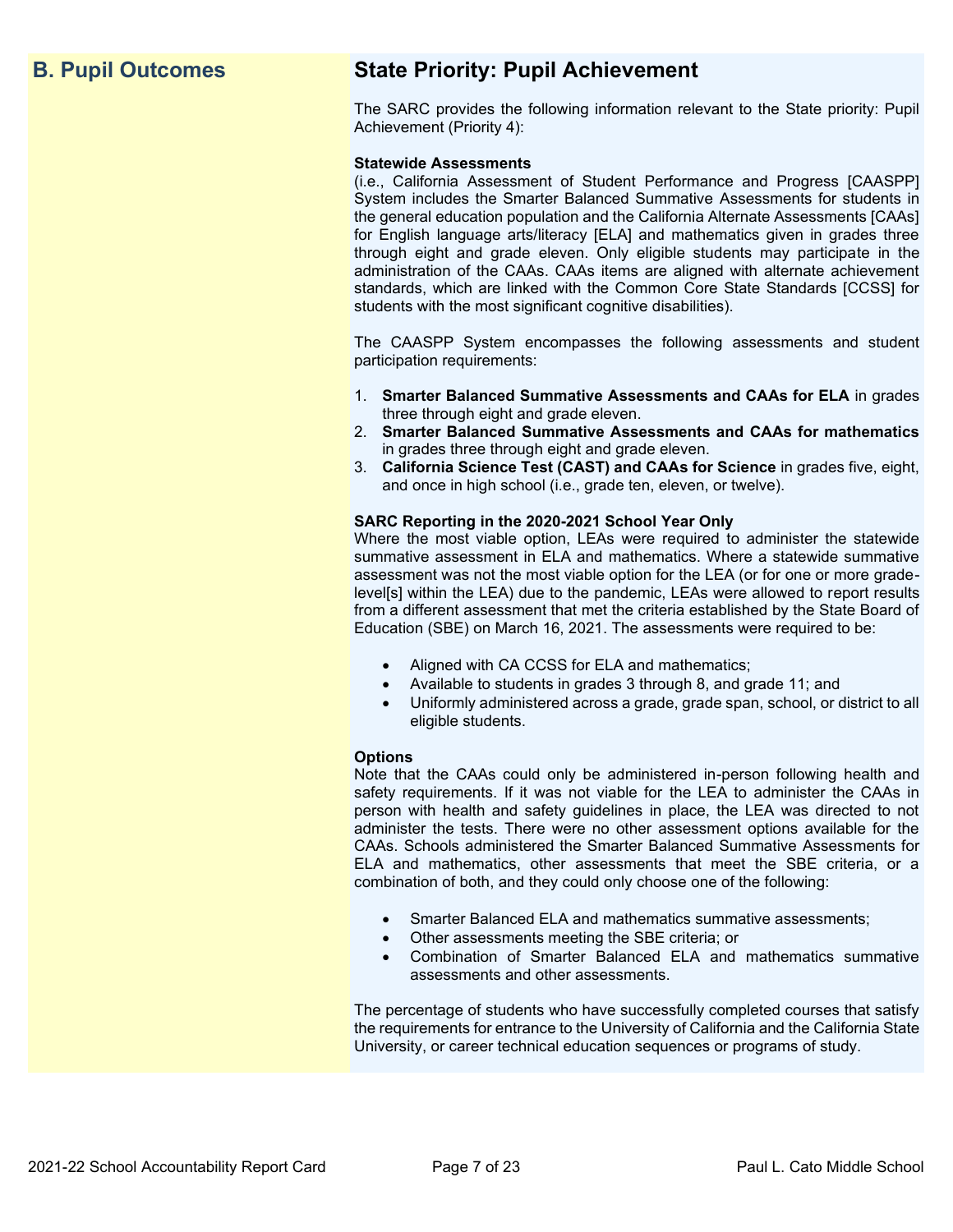### **Percentage of Students Meeting or Exceeding the State Standard on CAASPP**

This table displays CAASPP test results in ELA and mathematics for all students grades three through eight and grade eleven taking and completing a state-administered assessment.

The 2019-2020 data cells with N/A values indicate that the 2019-2020 data are not available due to the COVID-19 pandemic and resulting summative test suspension. The Executive Order N-30-20 was issued which waived the assessment, accountability, and reporting requirements for the 2019-2020 school year.

The 2020-2021 data cells have N/A values because these data are not comparable to other year data due to the COVID-19 pandemic during the 2020-2021 school year. Where the CAASPP assessments in ELA and/or mathematics is not the most viable option, the LEAs were allowed to administer local assessments. Therefore, the 2020-2021 data between school years for the school, district, state are not an accurate comparison. As such, it is inappropriate to compare results of the 2020-2021 school year to other school years.

| Subject                                                              | <b>School</b><br>2019-20 | <b>School</b><br>2020-21 | <b>District</b><br>2019-20 | <b>District</b><br>2020-21 | <b>State</b><br>2019-20 | <b>State</b><br>2020-21 |
|----------------------------------------------------------------------|--------------------------|--------------------------|----------------------------|----------------------------|-------------------------|-------------------------|
| <b>English Language Arts/Literacy</b><br>$\left($ grades 3-8 and 11) | N/A                      | N/A                      | N/A                        | N/A                        | N/A                     | N/A                     |
| <b>Mathematics</b><br>$(grades 3-8 and 11)$                          | N/A                      | N/A                      | N/A                        | N/A                        | N/A                     | N/A                     |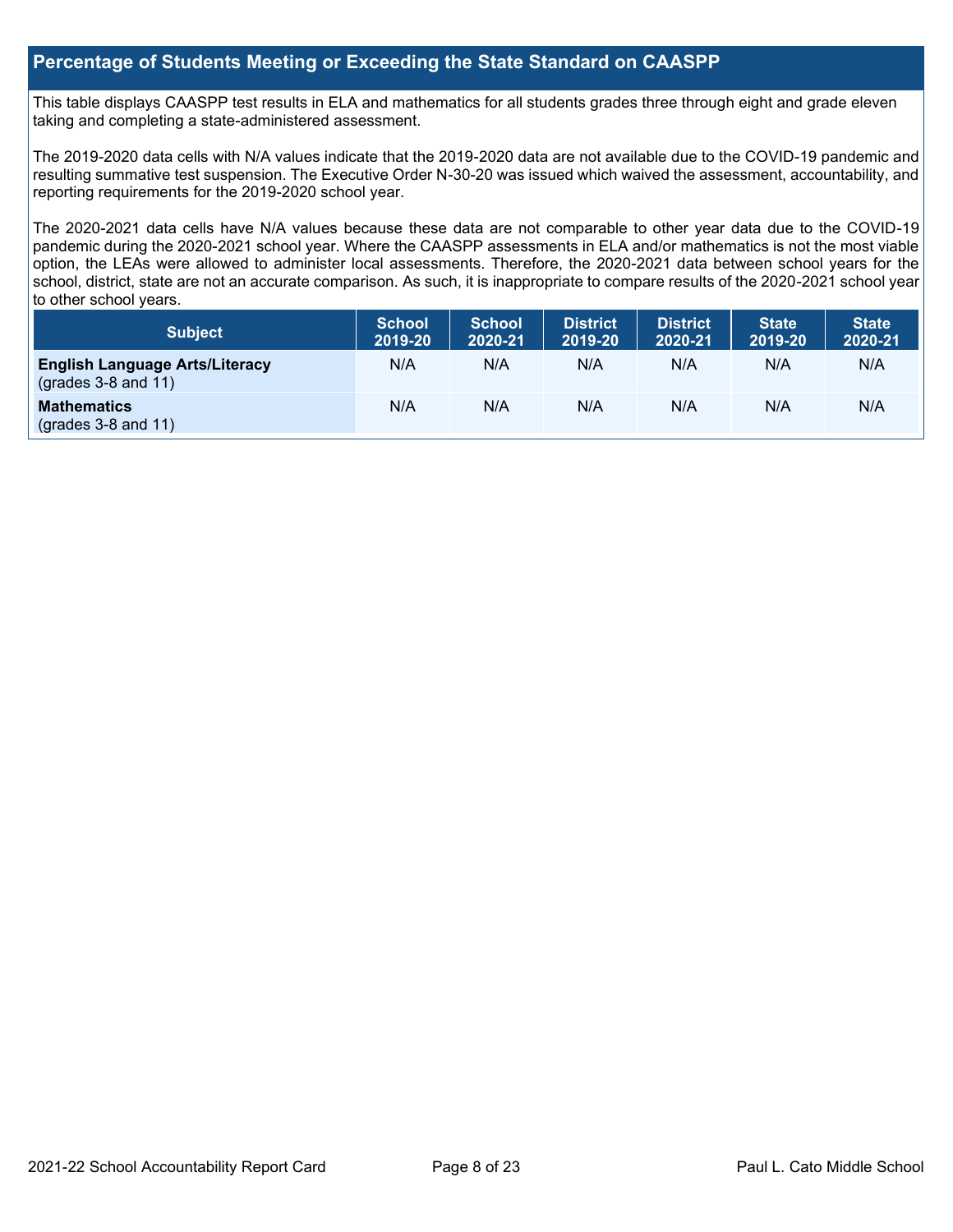## **2020-21 CAASPP Test Results in ELA by Student Group**

This table displays CAASPP test results in ELA by student group for students grades three through eight and grade eleven taking and completing a state-administered assessment. The CDE will populate this table for schools in cases where the school administered the CAASPP assessment. In cases where the school administered a local assessment instead of CAASPP, the CDE will populate this table with "NT" values, meaning this school did not test students using the CAASPP. See the local assessment(s) table for more information.

| <b>CAASPP</b><br><b>Student Groups</b>               | <b>CAASPP</b><br><b>Total</b><br><b>Enrollment</b> | <b>CAASPP</b><br><b>Number</b><br><b>Tested</b> | <b>CAASPP</b><br><b>Percent</b><br><b>Tested</b> | <b>CAASPP</b><br><b>Percent</b><br><b>Not Tested</b> | <b>CAASPP</b><br><b>Percent</b><br>Met or<br><b>Exceeded</b> |
|------------------------------------------------------|----------------------------------------------------|-------------------------------------------------|--------------------------------------------------|------------------------------------------------------|--------------------------------------------------------------|
| <b>All Students</b>                                  | 868                                                | <b>NT</b>                                       | <b>NT</b>                                        | <b>NT</b>                                            | <b>NT</b>                                                    |
| <b>Female</b>                                        | 426                                                | <b>NT</b>                                       | <b>NT</b>                                        | <b>NT</b>                                            | <b>NT</b>                                                    |
| <b>Male</b>                                          | 442                                                | <b>NT</b>                                       | <b>NT</b>                                        | <b>NT</b>                                            | <b>NT</b>                                                    |
| American Indian or Alaska Native                     | $\overline{\phantom{a}}$                           | <b>NT</b>                                       | <b>NT</b>                                        | <b>NT</b>                                            | <b>NT</b>                                                    |
| <b>Asian</b>                                         | 12                                                 | <b>NT</b>                                       | <b>NT</b>                                        | <b>NT</b>                                            | <b>NT</b>                                                    |
| <b>Black or African American</b>                     | 20                                                 | <b>NT</b>                                       | <b>NT</b>                                        | <b>NT</b>                                            | <b>NT</b>                                                    |
| <b>Filipino</b>                                      | $\overline{\phantom{a}}$                           | <b>NT</b>                                       | <b>NT</b>                                        | <b>NT</b>                                            | <b>NT</b>                                                    |
| <b>Hispanic or Latino</b>                            | 665                                                | <b>NT</b>                                       | <b>NT</b>                                        | <b>NT</b>                                            | <b>NT</b>                                                    |
| Native Hawaiian or Pacific Islander                  | $\overline{\phantom{a}}$                           | <b>NT</b>                                       | <b>NT</b>                                        | <b>NT</b>                                            | <b>NT</b>                                                    |
| <b>Two or More Races</b>                             | 21                                                 | <b>NT</b>                                       | <b>NT</b>                                        | <b>NT</b>                                            | <b>NT</b>                                                    |
| <b>White</b>                                         | 140                                                | <b>NT</b>                                       | <b>NT</b>                                        | <b>NT</b>                                            | <b>NT</b>                                                    |
| <b>English Learners</b>                              | 100                                                | <b>NT</b>                                       | <b>NT</b>                                        | <b>NT</b>                                            | <b>NT</b>                                                    |
| <b>Foster Youth</b>                                  | 11                                                 | <b>NT</b>                                       | <b>NT</b>                                        | <b>NT</b>                                            | <b>NT</b>                                                    |
| <b>Homeless</b>                                      | 22                                                 | <b>NT</b>                                       | <b>NT</b>                                        | <b>NT</b>                                            | <b>NT</b>                                                    |
| <b>Military</b>                                      | $\overline{\phantom{a}}$                           | <b>NT</b>                                       | <b>NT</b>                                        | <b>NT</b>                                            | <b>NT</b>                                                    |
| <b>Socioeconomically Disadvantaged</b>               | 667                                                | <b>NT</b>                                       | <b>NT</b>                                        | <b>NT</b>                                            | <b>NT</b>                                                    |
| <b>Students Receiving Migrant Education Services</b> | 17                                                 | <b>NT</b>                                       | <b>NT</b>                                        | <b>NT</b>                                            | <b>NT</b>                                                    |
| <b>Students with Disabilities</b>                    | 99                                                 | <b>NT</b>                                       | <b>NT</b>                                        | <b>NT</b>                                            | <b>NT</b>                                                    |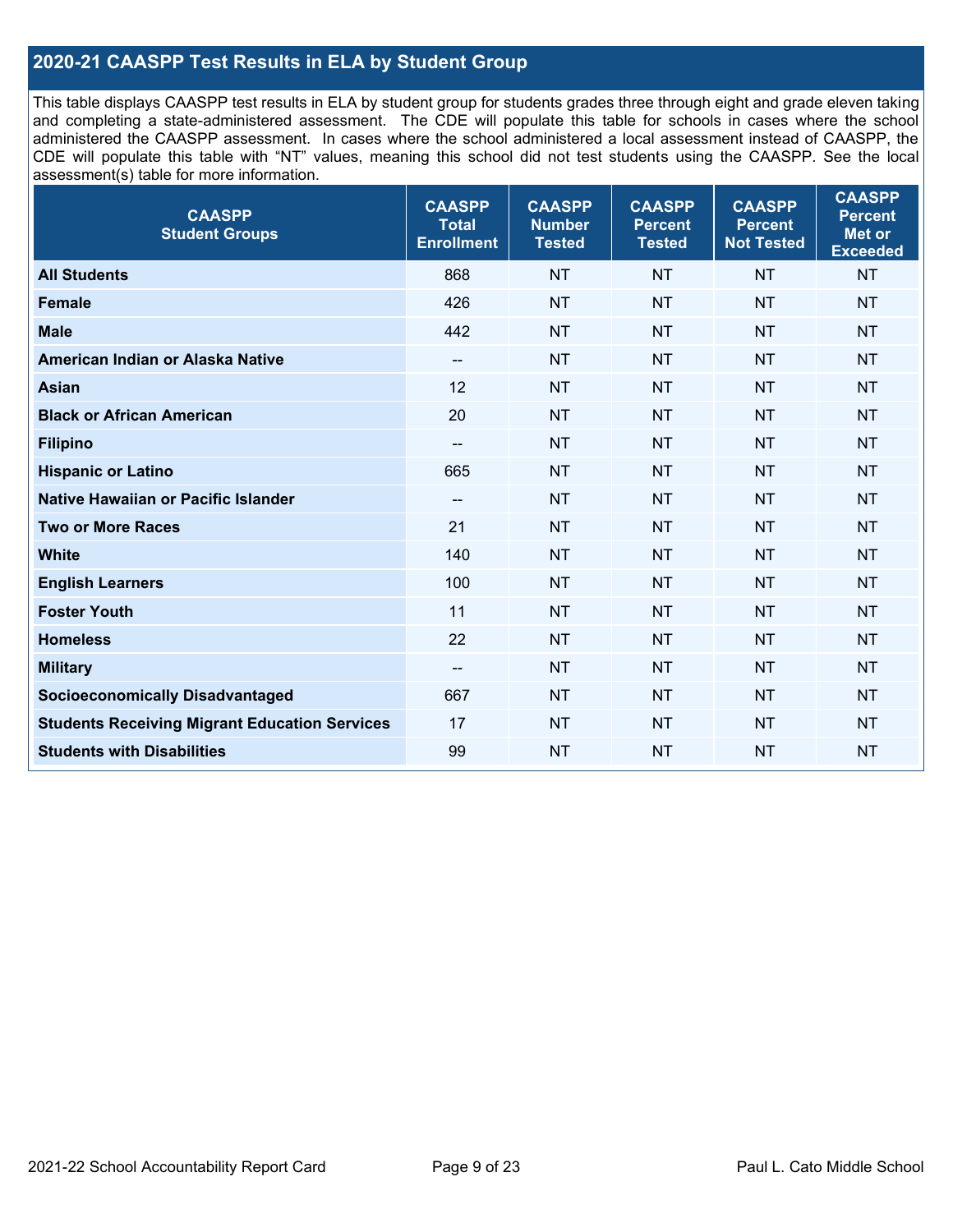## **2020-21 CAASPP Test Results in Math by Student Group**

This table displays CAASPP test results in Math by student group for students grades three through eight and grade eleven taking and completing a state-administered assessment. The CDE will populate this table for schools in cases where the school administered the CAASPP assessment. In cases where the school administered a local assessment instead of CAASPP, the CDE will populate this table with "NT" values, meaning this school did not test students using the CAASPP. See the local assessment(s) table for more information.

| <b>CAASPP</b><br><b>Student Groups</b>               | <b>CAASPP</b><br><b>Total</b><br><b>Enrollment</b> | <b>CAASPP</b><br><b>Number</b><br><b>Tested</b> | <b>CAASPP</b><br><b>Percent</b><br><b>Tested</b> | <b>CAASPP</b><br><b>Percent</b><br><b>Not Tested</b> | <b>CAASPP</b><br><b>Percent</b><br><b>Met or</b><br><b>Exceeded</b> |
|------------------------------------------------------|----------------------------------------------------|-------------------------------------------------|--------------------------------------------------|------------------------------------------------------|---------------------------------------------------------------------|
| <b>All Students</b>                                  | 868                                                | <b>NT</b>                                       | <b>NT</b>                                        | <b>NT</b>                                            | <b>NT</b>                                                           |
| <b>Female</b>                                        | 426                                                | <b>NT</b>                                       | <b>NT</b>                                        | <b>NT</b>                                            | <b>NT</b>                                                           |
| <b>Male</b>                                          | 442                                                | <b>NT</b>                                       | <b>NT</b>                                        | <b>NT</b>                                            | <b>NT</b>                                                           |
| American Indian or Alaska Native                     | $\overline{\phantom{a}}$                           | <b>NT</b>                                       | <b>NT</b>                                        | <b>NT</b>                                            | <b>NT</b>                                                           |
| <b>Asian</b>                                         | 12                                                 | <b>NT</b>                                       | <b>NT</b>                                        | <b>NT</b>                                            | <b>NT</b>                                                           |
| <b>Black or African American</b>                     | 20                                                 | <b>NT</b>                                       | <b>NT</b>                                        | <b>NT</b>                                            | <b>NT</b>                                                           |
| <b>Filipino</b>                                      | $\overline{\phantom{a}}$                           | <b>NT</b>                                       | <b>NT</b>                                        | <b>NT</b>                                            | <b>NT</b>                                                           |
| <b>Hispanic or Latino</b>                            | 665                                                | <b>NT</b>                                       | <b>NT</b>                                        | <b>NT</b>                                            | <b>NT</b>                                                           |
| Native Hawaiian or Pacific Islander                  | $\overline{\phantom{a}}$                           | <b>NT</b>                                       | <b>NT</b>                                        | <b>NT</b>                                            | <b>NT</b>                                                           |
| <b>Two or More Races</b>                             | 21                                                 | <b>NT</b>                                       | <b>NT</b>                                        | <b>NT</b>                                            | <b>NT</b>                                                           |
| <b>White</b>                                         | 140                                                | <b>NT</b>                                       | <b>NT</b>                                        | <b>NT</b>                                            | NT                                                                  |
| <b>English Learners</b>                              | 100                                                | <b>NT</b>                                       | <b>NT</b>                                        | <b>NT</b>                                            | <b>NT</b>                                                           |
| <b>Foster Youth</b>                                  | 11                                                 | <b>NT</b>                                       | <b>NT</b>                                        | <b>NT</b>                                            | <b>NT</b>                                                           |
| <b>Homeless</b>                                      | 22                                                 | <b>NT</b>                                       | <b>NT</b>                                        | <b>NT</b>                                            | <b>NT</b>                                                           |
| <b>Military</b>                                      | $\overline{\phantom{a}}$                           | <b>NT</b>                                       | <b>NT</b>                                        | <b>NT</b>                                            | <b>NT</b>                                                           |
| <b>Socioeconomically Disadvantaged</b>               | 667                                                | <b>NT</b>                                       | <b>NT</b>                                        | <b>NT</b>                                            | <b>NT</b>                                                           |
| <b>Students Receiving Migrant Education Services</b> | 17                                                 | <b>NT</b>                                       | <b>NT</b>                                        | <b>NT</b>                                            | NT                                                                  |
| <b>Students with Disabilities</b>                    | 99                                                 | <b>NT</b>                                       | <b>NT</b>                                        | <b>NT</b>                                            | <b>NT</b>                                                           |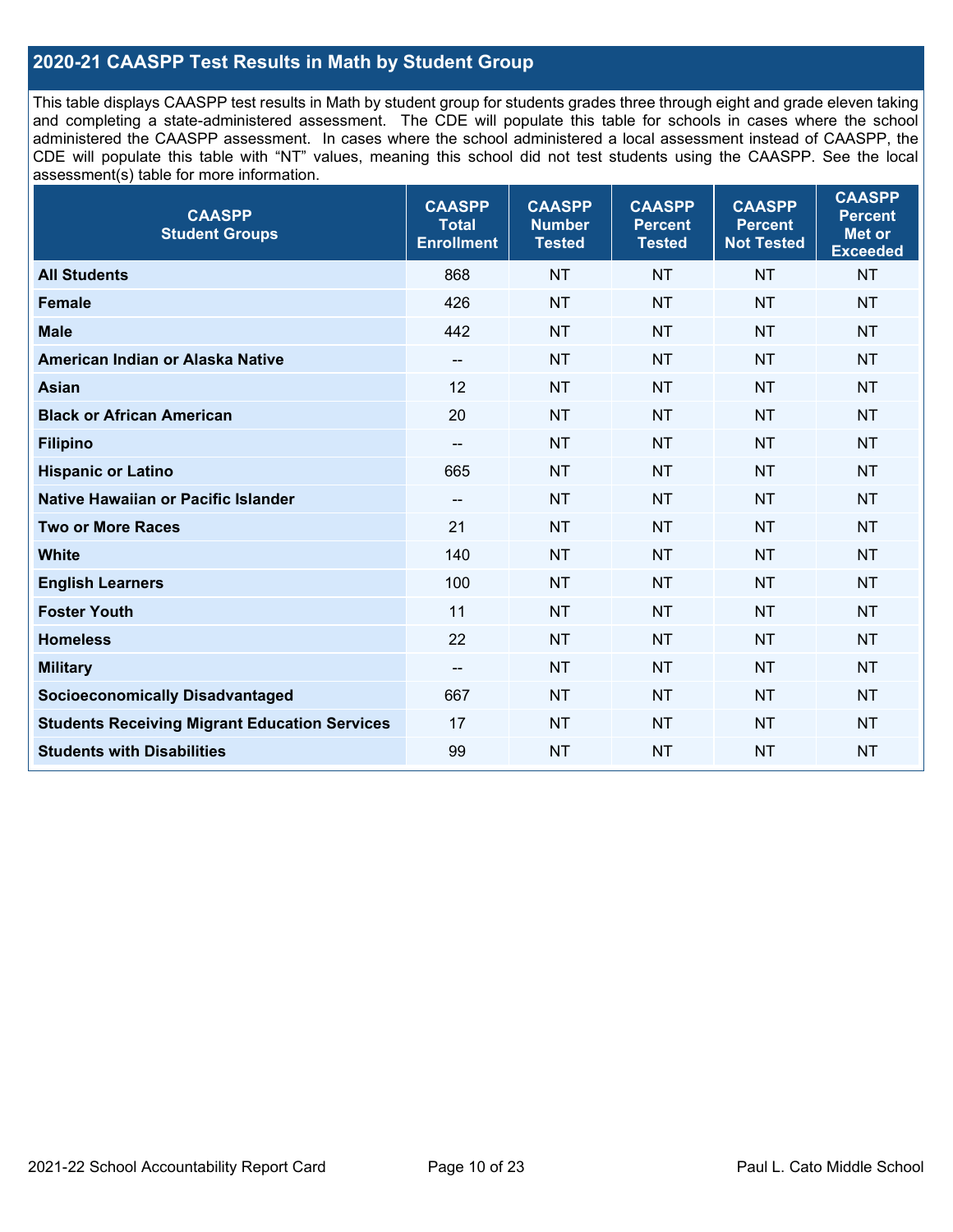## **2020-21 Local Assessment Test Results in ELA by Student Group**

This table displays Local Assessment test results in ELA by student group for students grades three through eight and grade eleven. LEAs/schools will populate this table for schools in cases where the school administered a local assessment. In cases where the school administered the CAASPP assessment, LEAs/schools will populate this table with "N/A" values in all cells, meaning this table is Not Applicable for this school.

| <b>STAR</b><br><b>Student Groups</b>                                                                                            | <b>STAR</b><br><b>Total</b><br><b>Enrollment</b> | <b>STAR</b><br><b>Number</b><br><b>Tested</b> | <b>STAR</b><br><b>Percent</b><br><b>Tested</b> | <b>STAR</b><br><b>Percent</b><br><b>Not Tested</b> | <b>STAR</b><br><b>Percent</b><br><b>At or Above</b><br><b>Grade Level</b> |
|---------------------------------------------------------------------------------------------------------------------------------|--------------------------------------------------|-----------------------------------------------|------------------------------------------------|----------------------------------------------------|---------------------------------------------------------------------------|
| <b>All Students</b>                                                                                                             | 864                                              | 800                                           | 92.60%                                         | 7.40%                                              | 39.00%                                                                    |
| <b>Female</b>                                                                                                                   | 424                                              | 393                                           | 92.70%                                         | 7.30%                                              | 43.30%                                                                    |
| <b>Male</b>                                                                                                                     | 440                                              | 407                                           | 92.50%                                         | 7.50%                                              | 34.90%                                                                    |
| American Indian or Alaska Native                                                                                                | $\qquad \qquad -$                                | --                                            | --                                             |                                                    |                                                                           |
| <b>Asian</b>                                                                                                                    | --                                               | --                                            |                                                | --                                                 |                                                                           |
| <b>Black or African American</b>                                                                                                | 19                                               | 17                                            | 89.50%                                         | 10.50%                                             | 41.20%                                                                    |
| <b>Filipino</b>                                                                                                                 | --                                               | --                                            | --                                             | --                                                 | $\overline{\phantom{a}}$                                                  |
| <b>Hispanic or Latino</b>                                                                                                       | 662                                              | 612                                           | 92.40%                                         | 7.60%                                              | 32.20%                                                                    |
| Native Hawaiian or Pacific Islander                                                                                             | --                                               | --                                            |                                                |                                                    |                                                                           |
| <b>Two or More Races</b>                                                                                                        | 23                                               | 19                                            | 82.60%                                         | 17.40%                                             | 63.20%                                                                    |
| <b>White</b>                                                                                                                    | 140                                              | 133                                           | 95.00%                                         | 5.30%                                              | 62.40%                                                                    |
| <b>English Learners</b>                                                                                                         | 100                                              | 48                                            | 48.00%                                         | 52.00%                                             | 0.00%                                                                     |
| <b>Foster Youth</b>                                                                                                             | $\qquad \qquad -$                                | $\qquad \qquad -$                             |                                                | $-$                                                |                                                                           |
| <b>Homeless</b>                                                                                                                 | 14                                               | 7                                             | 50.00%                                         | 50.00%                                             | 0.00%                                                                     |
| <b>Military</b>                                                                                                                 | $\qquad \qquad -$                                | --                                            | $\hspace{0.05cm}$ – $\hspace{0.05cm}$          | $\overline{\phantom{a}}$                           | $\overline{\phantom{a}}$                                                  |
| <b>Socioeconomically Disadvantaged</b>                                                                                          | 661                                              | 643                                           | 97.30%                                         | 2.70%                                              | 27.40%                                                                    |
| <b>Students Receiving Migrant Education Services</b>                                                                            | 22                                               | 9                                             | 40.90%                                         | 59.10%                                             | 33.30%                                                                    |
| <b>Students with Disabilities</b><br>*At or above the grade-level standard in the context of the local assessment administered. | 99                                               | 42                                            | 42.40%                                         | 57.60%                                             | 9.50%                                                                     |

## **2020-21 Local Assessment Test Results in Math by Student Group**

This table displays Local Assessment test results in Math by student group for students grades three through eight and grade eleven. LEAs/schools will populate this table for schools in cases where the school administered a local assessment. In cases where the school administered the CAASPP assessment, LEAs/schools will populate this table with "N/A" values in all cells, meaning this table is Not Applicable for this school.

| <b>STAR</b><br><b>Student Groups</b> | <b>STAR</b><br><b>Total</b><br><b>Enrollment</b> | <b>STAR</b><br><b>Number</b><br><b>Tested</b> | <b>STAR</b><br><b>Percent</b><br><b>Tested</b> | <b>STAR</b><br><b>Percent</b><br><b>Not Tested</b> | <b>STAR</b><br><b>Percent</b><br><b>At or Above</b><br><b>Grade Level</b> |
|--------------------------------------|--------------------------------------------------|-----------------------------------------------|------------------------------------------------|----------------------------------------------------|---------------------------------------------------------------------------|
| <b>All Students</b>                  | 864                                              | 831                                           | 96.20%                                         | 3.80%                                              | 24.90%                                                                    |
| <b>Female</b>                        | 424                                              | 406                                           | 95.80%                                         | 4.20%                                              | 24.40%                                                                    |
| <b>Male</b>                          | 440                                              | 425                                           | 96.60%                                         | 3.40%                                              | 25.40%                                                                    |
| American Indian or Alaska Native     | --                                               | $\sim$ $\sim$                                 | $- -$                                          | --                                                 | $\overline{\phantom{m}}$                                                  |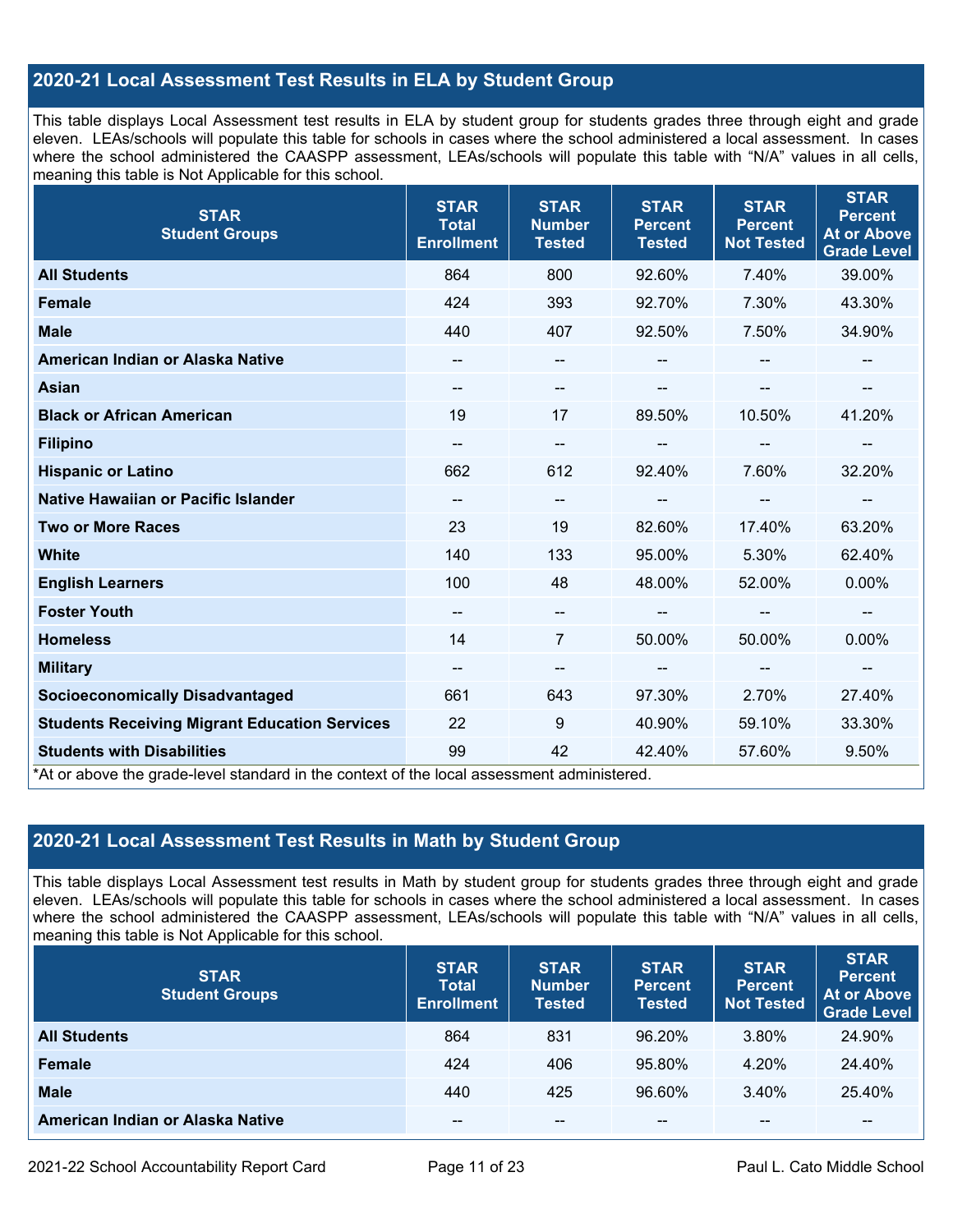| <b>Asian</b>                                                                               | --  | $\overline{\phantom{m}}$ | --     | --     | --     |
|--------------------------------------------------------------------------------------------|-----|--------------------------|--------|--------|--------|
| <b>Black or African American</b>                                                           | 19  | 17                       | 89.50% | 10.50% | 11.80% |
| <b>Filipino</b>                                                                            | --  | $\overline{\phantom{m}}$ | --     | $\sim$ | --     |
| <b>Hispanic or Latino</b>                                                                  | 662 | 641                      | 96.80% | 3.20%  | 20.10% |
| <b>Native Hawaiian or Pacific Islander</b>                                                 | --  | $\overline{\phantom{m}}$ | --     | $\sim$ | --     |
| <b>Two or More Races</b>                                                                   | 23  | 20                       | 87.00% | 13.00% | 35.00% |
| <b>White</b>                                                                               | 140 | 134                      | 95.70% | 4.50%  | 42.50% |
| <b>English Learners</b>                                                                    | 100 | 53                       | 53.00% | 47.00% | 5.70%  |
| <b>Foster Youth</b>                                                                        | --  | $\overline{\phantom{m}}$ |        | --     | --     |
| <b>Homeless</b>                                                                            | 14  | 8                        | 57.10% | 42.90% | 12.50% |
| <b>Military</b>                                                                            | --  | $- -$                    | --     | --     | --     |
| <b>Socioeconomically Disadvantaged</b>                                                     | 661 | 633                      | 95.80% | 4.20%  | 17.90% |
| <b>Students Receiving Migrant Education Services</b>                                       | 22  | 9                        | 40.90% | 59.10% | 33.30% |
| <b>Students with Disabilities</b>                                                          | 99  | 41                       | 41.40% | 58.60% | 2.40%  |
| *At or above the grade-level standard in the context of the local assessment administered. |     |                          |        |        |        |

## **CAASPP Test Results in Science for All Students**

This table displays the percentage of all students grades five, eight, and High School meeting or exceeding the State Standard.

The 2019-2020 data cells with N/A values indicate that the 2019-2020 data are not available due to the COVID-19 pandemic and resulting summative testing suspension. The Executive Order N-30-20 was issued which waived the assessment, accountability, and reporting requirements for the 2019-2020 school year.

For any 2020-2021 data cells with N/T values indicate that this school did not test students using the CAASPP Science.

| <b>Subject</b>                                           | <b>School</b> | <b>School</b> | <b>District</b> | District | <b>State</b> | <b>State</b> |
|----------------------------------------------------------|---------------|---------------|-----------------|----------|--------------|--------------|
|                                                          | 2019-20       | 2020-21       | 2019-20         | 2020-21  | 2019-20      | 2020-21      |
| <b>Science</b><br>$\left($ (grades 5, 8 and high school) | N/A           | NT            | N/A             | NT       | N/A          | 28.72        |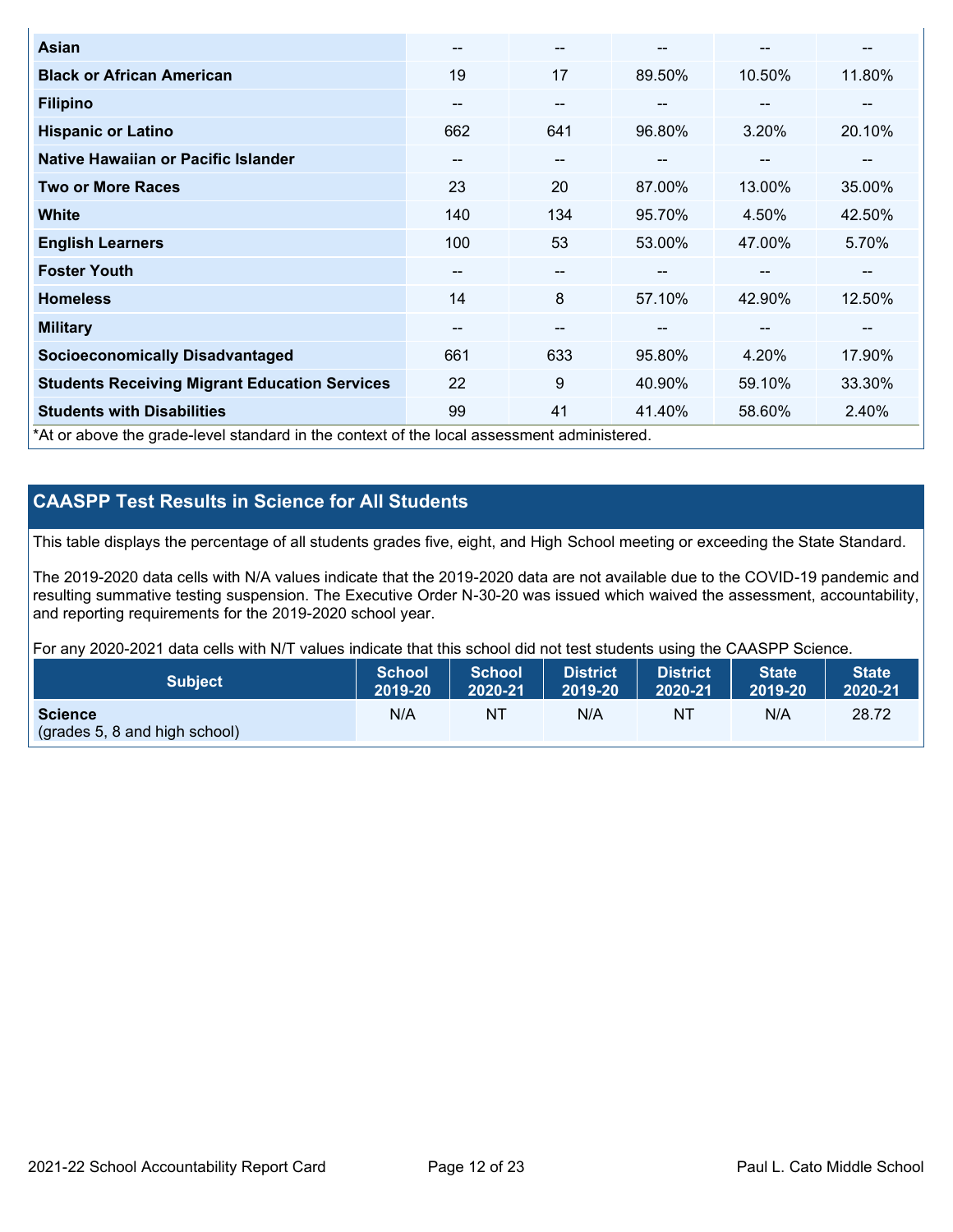## **2020-21 CAASPP Test Results in Science by Student Group**

This table displays CAASPP test results in Science by student group for students grades five, eight, and High School. For any data cells with N/T values indicate that this school did not test students using the CAASPP Science.

| <b>Student Group</b>                                 | <b>Total</b><br><b>Enrollment</b> | <b>Number</b><br><b>Tested</b> | <b>Percent</b><br><b>Tested</b> | <b>Percent</b><br><b>Not Tested</b> | <b>Percent</b><br>Met or<br><b>Exceeded</b> |
|------------------------------------------------------|-----------------------------------|--------------------------------|---------------------------------|-------------------------------------|---------------------------------------------|
| <b>All Students</b>                                  | 350                               | <b>NT</b>                      | <b>NT</b>                       | <b>NT</b>                           | <b>NT</b>                                   |
| <b>Female</b>                                        | 170                               | <b>NT</b>                      | <b>NT</b>                       | <b>NT</b>                           | <b>NT</b>                                   |
| <b>Male</b>                                          | 180                               | <b>NT</b>                      | <b>NT</b>                       | <b>NT</b>                           | <b>NT</b>                                   |
| American Indian or Alaska Native                     | --                                | <b>NT</b>                      | <b>NT</b>                       | <b>NT</b>                           | <b>NT</b>                                   |
| <b>Asian</b>                                         | --                                | <b>NT</b>                      | <b>NT</b>                       | <b>NT</b>                           | <b>NT</b>                                   |
| <b>Black or African American</b>                     | --                                | <b>NT</b>                      | <b>NT</b>                       | <b>NT</b>                           | <b>NT</b>                                   |
| <b>Filipino</b>                                      | 0                                 | $\mathbf 0$                    | $\mathbf 0$                     | 0                                   | 0                                           |
| <b>Hispanic or Latino</b>                            | 272                               | <b>NT</b>                      | <b>NT</b>                       | <b>NT</b>                           | <b>NT</b>                                   |
| Native Hawaiian or Pacific Islander                  | --                                | <b>NT</b>                      | <b>NT</b>                       | <b>NT</b>                           | <b>NT</b>                                   |
| <b>Two or More Races</b>                             | --                                | <b>NT</b>                      | <b>NT</b>                       | <b>NT</b>                           | <b>NT</b>                                   |
| <b>White</b>                                         | 51                                | <b>NT</b>                      | <b>NT</b>                       | <b>NT</b>                           | <b>NT</b>                                   |
| <b>English Learners</b>                              | 37                                | <b>NT</b>                      | <b>NT</b>                       | <b>NT</b>                           | <b>NT</b>                                   |
| <b>Foster Youth</b>                                  | --                                | <b>NT</b>                      | <b>NT</b>                       | <b>NT</b>                           | <b>NT</b>                                   |
| <b>Homeless</b>                                      | $- -$                             | <b>NT</b>                      | <b>NT</b>                       | <b>NT</b>                           | <b>NT</b>                                   |
| <b>Military</b>                                      | --                                | <b>NT</b>                      | <b>NT</b>                       | <b>NT</b>                           | <b>NT</b>                                   |
| <b>Socioeconomically Disadvantaged</b>               | 283                               | <b>NT</b>                      | <b>NT</b>                       | <b>NT</b>                           | <b>NT</b>                                   |
| <b>Students Receiving Migrant Education Services</b> | 14                                | <b>NT</b>                      | <b>NT</b>                       | <b>NT</b>                           | <b>NT</b>                                   |
| <b>Students with Disabilities</b>                    | 30                                | <b>NT</b>                      | <b>NT</b>                       | <b>NT</b>                           | <b>NT</b>                                   |

## **B. Pupil Outcomes State Priority: Other Pupil Outcomes**

The SARC provides the following information relevant to the State priority: Other Pupil Outcomes (Priority 8): Pupil outcomes in the subject area of physical education.

## **2020-21 California Physical Fitness Test Results**

Due to the COVID-19 crisis, the Physical Fitness Test was suspended during the 2020-2021 school year and therefore no data are reported and each cell in this table is populated with "N/A."

| <b>Grade Level</b> | Four of Six Fitness Standards | <b>Five of Six Fitness Standards</b> | Percentage of Students Meeting   Percentage of Students Meeting   Percentage of Students Meeting<br><b>Six of Six Fitness Standards</b> |
|--------------------|-------------------------------|--------------------------------------|-----------------------------------------------------------------------------------------------------------------------------------------|
| Grade 5            | N/A                           | N/A                                  | N/A                                                                                                                                     |
| Grade 7            | N/A                           | N/A                                  | N/A                                                                                                                                     |
| Grade 9            | N/A                           | N/A                                  | N/A                                                                                                                                     |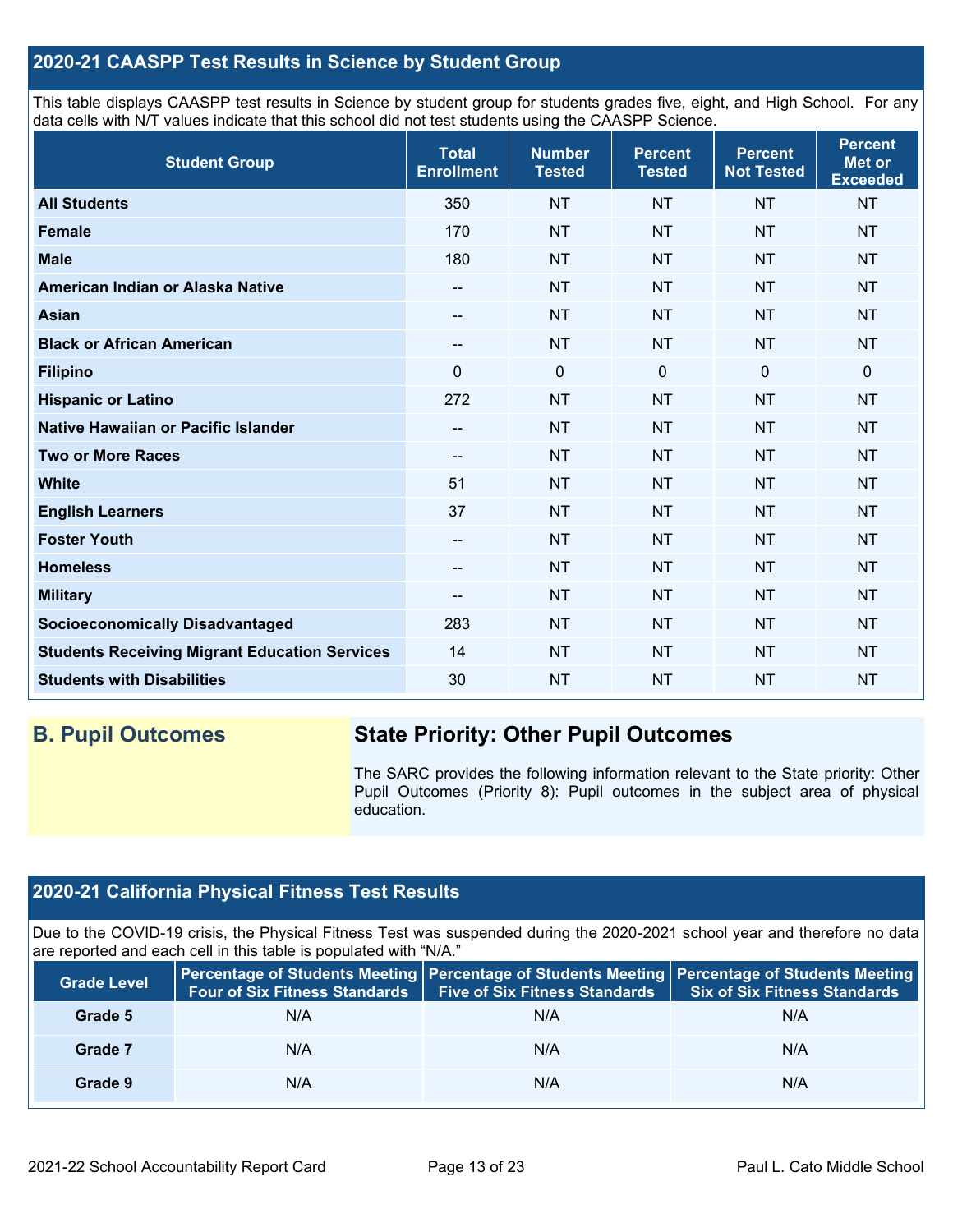## **C. Engagement State Priority: Parental Involvement**

The SARC provides the following information relevant to the State priority: Parental Involvement (Priority 3): Efforts the school district makes to seek parent input in making decisions regarding the school district and at each school site.

#### **2021-22 Opportunities for Parental Involvement**

There are multiple ways for parents to be involved at Paul L. Cato Middle School. Parental involvement is key to the success of our students. Parents may participate in school improvement through attendance at our annual Back-To-School night each fall, parent conferences, Cato Booster Club, annual fundraisers, School Site Council, School & Bilingual Advisory Committees, parent monitoring opportunities, parent education meetings, field trips, and classroom activities. Parents are encouraged to visit and volunteer in their child's classroom as much as possible. Our school newsletter, Cato Connection, is mailed to parents in both Spanish and English and is also posted on our school's website in order to keep parents informed. Notices of important meetings are sent through Parent Square and our automated phone dialer is used to deliver messages and reminders of important events and information throughout the year. The school's digital marquee is updated regularly to inform students and parents of upcoming events and opportunities for parents to get involved. Parents can call our school office at (661) 631-5245 to access information concerning participation opportunities.

| 2020-21 Chronic Absenteeism by Student Group         |                                        |                                                                    |                                                      |                                                     |  |  |  |  |  |
|------------------------------------------------------|----------------------------------------|--------------------------------------------------------------------|------------------------------------------------------|-----------------------------------------------------|--|--|--|--|--|
| <b>Student Group</b>                                 | <b>Cumulative</b><br><b>Enrollment</b> | <b>Chronic</b><br><b>Absenteeism</b><br><b>Eligible Enrollment</b> | <b>Chronic</b><br><b>Absenteeism</b><br><b>Count</b> | <b>Chronic</b><br><b>Absenteeism</b><br><b>Rate</b> |  |  |  |  |  |
| <b>All Students</b>                                  | 921                                    | 907                                                                | 50                                                   | 5.5                                                 |  |  |  |  |  |
| <b>Female</b>                                        | 461                                    | 454                                                                | 29                                                   | 6.4                                                 |  |  |  |  |  |
| <b>Male</b>                                          | 460                                    | 453                                                                | 21                                                   | 4.6                                                 |  |  |  |  |  |
| American Indian or Alaska Native                     | 3                                      | 3                                                                  | $\mathbf{0}$                                         | 0.0                                                 |  |  |  |  |  |
| <b>Asian</b>                                         | 17                                     | 17                                                                 | $\mathbf{0}$                                         | 0.0                                                 |  |  |  |  |  |
| <b>Black or African American</b>                     | 22                                     | 22                                                                 | $\mathbf{3}$                                         | 13.6                                                |  |  |  |  |  |
| <b>Filipino</b>                                      | 6                                      | 6                                                                  | $\mathbf{0}$                                         | 0.0                                                 |  |  |  |  |  |
| <b>Hispanic or Latino</b>                            | 697                                    | 688                                                                | 40                                                   | 5.8                                                 |  |  |  |  |  |
| <b>Native Hawaiian or Pacific Islander</b>           | $\overline{2}$                         | $\overline{2}$                                                     | $\mathbf 0$                                          | 0.0                                                 |  |  |  |  |  |
| <b>Two or More Races</b>                             | 24                                     | 23                                                                 | 1                                                    | 4.3                                                 |  |  |  |  |  |
| <b>White</b>                                         | 150                                    | 146                                                                | $6\phantom{1}$                                       | 4.1                                                 |  |  |  |  |  |
| <b>English Learners</b>                              | 112                                    | 109                                                                | $\overline{4}$                                       | 3.7                                                 |  |  |  |  |  |
| <b>Foster Youth</b>                                  | 11                                     | 11                                                                 | 1                                                    | 9.1                                                 |  |  |  |  |  |
| <b>Homeless</b>                                      | 18                                     | 18                                                                 | $\overline{4}$                                       | 22.2                                                |  |  |  |  |  |
| <b>Socioeconomically Disadvantaged</b>               | 712                                    | 700                                                                | 47                                                   | 6.7                                                 |  |  |  |  |  |
| <b>Students Receiving Migrant Education Services</b> | 18                                     | 18                                                                 | 1                                                    | 5.6                                                 |  |  |  |  |  |
| <b>Students with Disabilities</b>                    | 110                                    | 106                                                                | 11                                                   | 10.4                                                |  |  |  |  |  |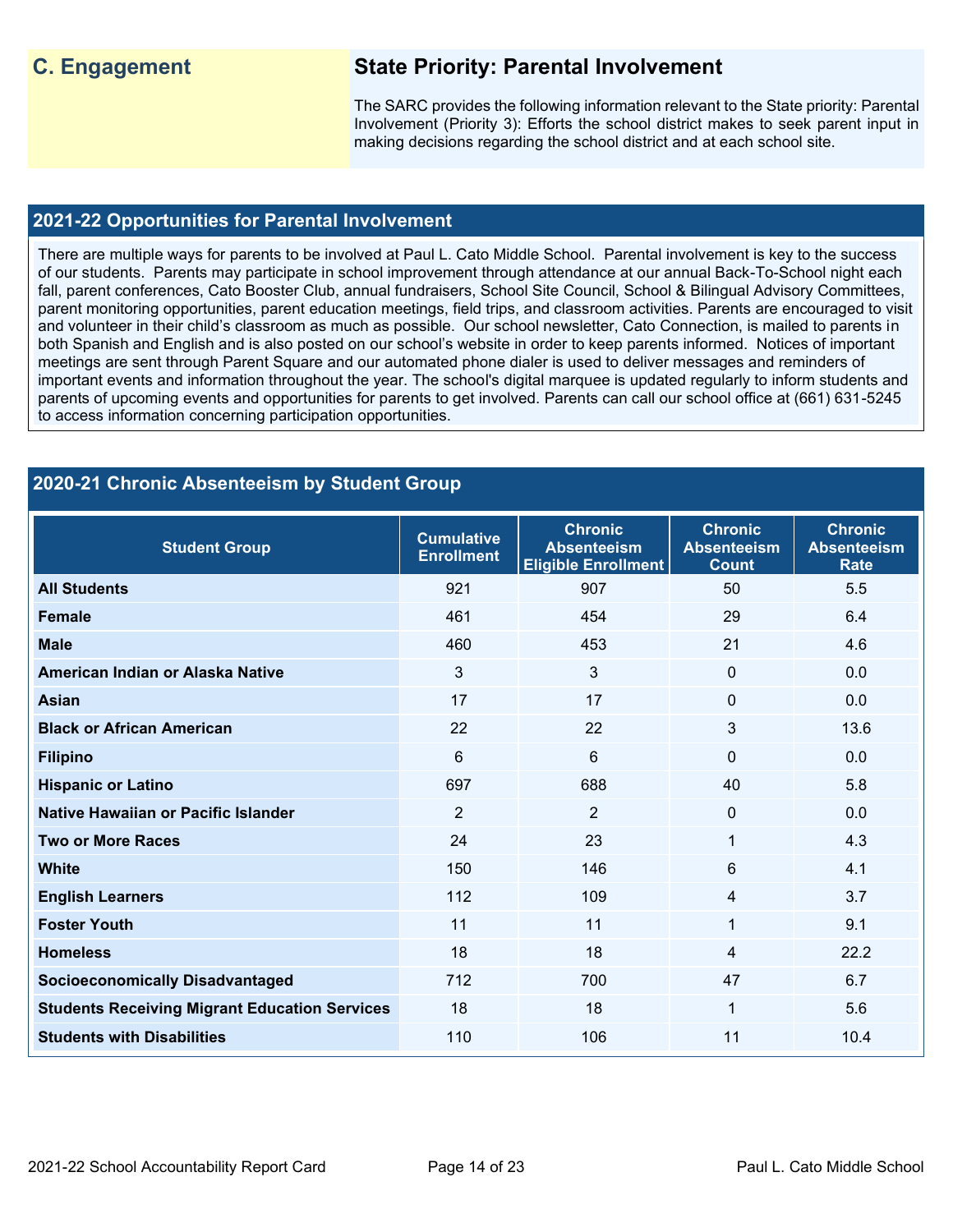## **C. Engagement State Priority: School Climate**

The SARC provides the following information relevant to the State priority: School Climate (Priority 6):

- Pupil suspension rates;
- Pupil expulsion rates; and
- Other local measures on the sense of safety

## **Suspensions and Expulsions**

This table displays suspensions and expulsions data collected between July through June, each full school year respectively. Data collected during the 2020-21 school year may not be comparable to earlier years of this collection due to differences in learning mode instruction in response to the COVID-19 pandemic.

| <b>Subject</b>     | <b>School</b><br>2018-19 | <b>School</b><br>2020-21 | <b>District</b><br>2018-19 | <b>District</b><br>2020-21 | <b>State</b><br>2018-19 | <b>State</b><br>2020-21 |
|--------------------|--------------------------|--------------------------|----------------------------|----------------------------|-------------------------|-------------------------|
| <b>Suspensions</b> | 1.78                     | 0.00                     | 2.08                       | 0.03                       | 3.47                    | 0.20                    |
| <b>Expulsions</b>  | 0.09                     | 0.00                     | 0.06                       | 0.00                       | 0.08                    | 0.00                    |

This table displays suspensions and expulsions data collected between July through February, partial school year due to the COVID-19 pandemic. The 2019-2020 suspensions and expulsions rate data are not comparable to other year data because the 2019-2020 school year is a partial school year due to the COVID-19 crisis. As such, it would be inappropriate to make any comparisons in rates of suspensions and expulsions in the 2019-2020 school year compared to other school years.

| <b>Subject</b>     | School<br>2019-20 | <b>District</b><br>2019-20 | <b>State</b><br>2019-20 |
|--------------------|-------------------|----------------------------|-------------------------|
| <b>Suspensions</b> | 0.84              | 1.43                       | 2.45                    |
| <b>Expulsions</b>  | 0.10              | 0.01                       | 0.05                    |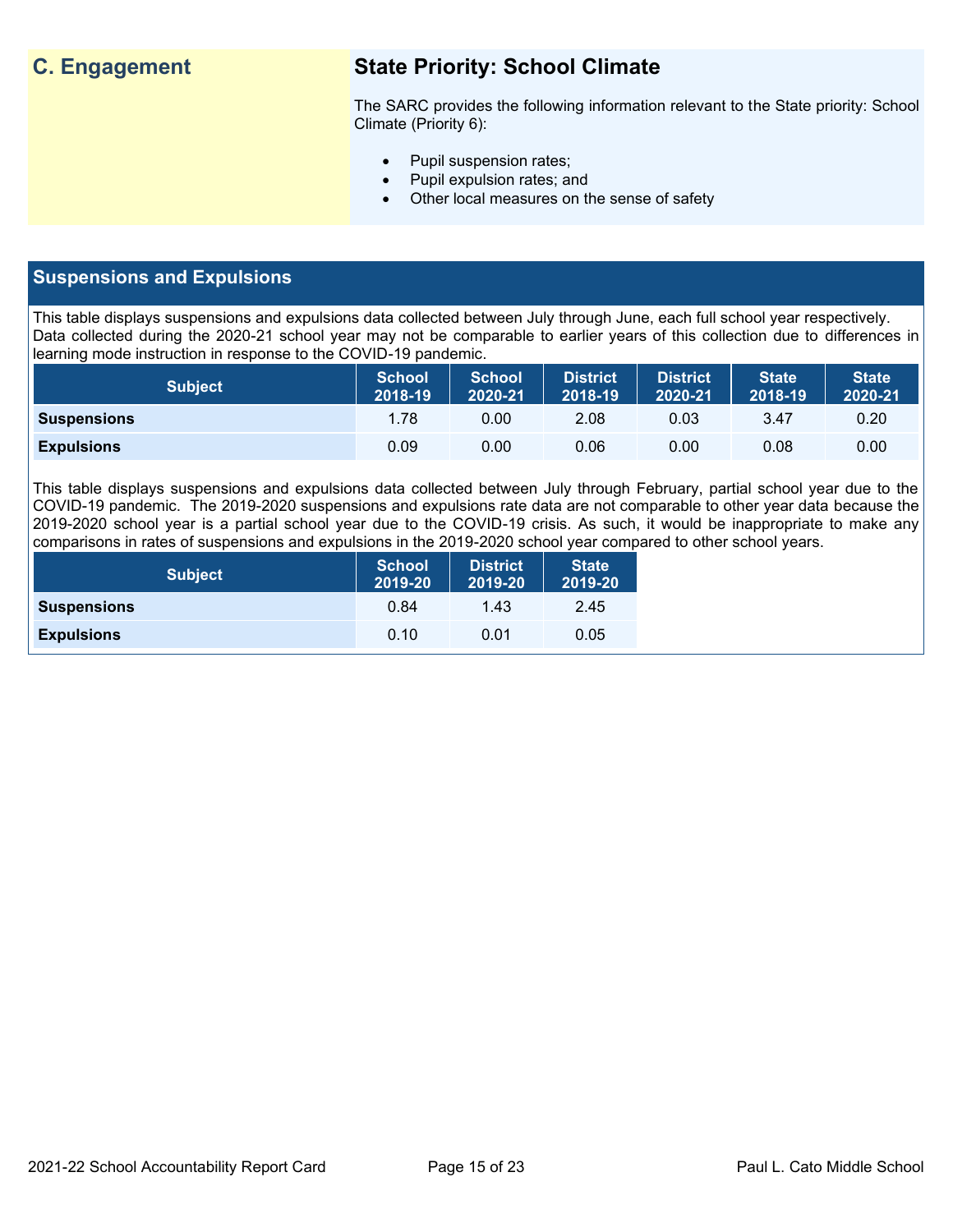### **2020-21 Suspensions and Expulsions by Student Group**

| <b>Student Group</b>                                 | <b>Suspensions Rate</b> | <b>Expulsions Rate</b> |
|------------------------------------------------------|-------------------------|------------------------|
| <b>All Students</b>                                  | 0.00                    | 0.00                   |
| <b>Female</b>                                        | 0.00                    | 0.00                   |
| <b>Male</b>                                          | 0.00                    | 0.00                   |
| American Indian or Alaska Native                     | 0.00                    | 0.00                   |
| <b>Asian</b>                                         | 0.00                    | 0.00                   |
| <b>Black or African American</b>                     | 0.00                    | 0.00                   |
| <b>Filipino</b>                                      | 0.00                    | 0.00                   |
| <b>Hispanic or Latino</b>                            | 0.00                    | 0.00                   |
| Native Hawaiian or Pacific Islander                  | 0.00                    | 0.00                   |
| <b>Two or More Races</b>                             | 0.00                    | 0.00                   |
| <b>White</b>                                         | 0.00                    | 0.00                   |
| <b>English Learners</b>                              | 0.00                    | 0.00                   |
| <b>Foster Youth</b>                                  | 0.00                    | 0.00                   |
| <b>Homeless</b>                                      | 0.00                    | 0.00                   |
| <b>Socioeconomically Disadvantaged</b>               | 0.00                    | 0.00                   |
| <b>Students Receiving Migrant Education Services</b> | 0.00                    | 0.00                   |
| <b>Students with Disabilities</b>                    | 0.00                    | 0.00                   |

## **2021-22 School Safety Plan**

Cato established its Comprehensive School Safety Plan in 1998. A law enforcement officer specializing in safety provided direction in the establishment of the School Safety Plan. Cato's School Safety Plan is current and is updated annually. Key elements of Cato's School Safety Plan include the following: (a) routine and emergency disaster procedures; (b) suspension, and expulsion procedures; (c) teacher notification of pupils with a specific discipline history; (d) child abuse reporting procedures, (e) the district's sexual harassment policy; (f) school crime data; (g) the student dress code; (h) safe entrance and exit procedures; (i) the civil defense and disaster plan; and (j) discipline rules and procedures. Our overall goal is to maintain a safe and orderly school environment conducive to learning. SSC approval took place on February 16, 2021. The staff review took place on March 24, 2021, during our monthly staff meeting.

## **2018-19 Secondary Average Class Size and Class Size Distribution**

This table displays the 2018-19 average class size and class size distribution. The columns titled "Number of Classes" indicates how many classes fall into each size category (a range of total students per classroom). At the secondary school level, this information is reported by subject area rather than grade level.

| <b>Subject</b>               | <b>Average</b><br><b>Class</b><br><b>Size</b> | <b>1-22 Students</b> | Number of Classes with   Number of Classes with   Number of Classes with<br>23-32 Students | 33+ Students |
|------------------------------|-----------------------------------------------|----------------------|--------------------------------------------------------------------------------------------|--------------|
| <b>English Language Arts</b> | 23                                            | 13                   | 19                                                                                         | 4            |
| <b>Mathematics</b>           | 22                                            | 11                   | 18                                                                                         | 4            |
| <b>Science</b>               | 28                                            |                      | 20                                                                                         | 4            |
| <b>Social Science</b>        | 29                                            |                      | 20                                                                                         | 4            |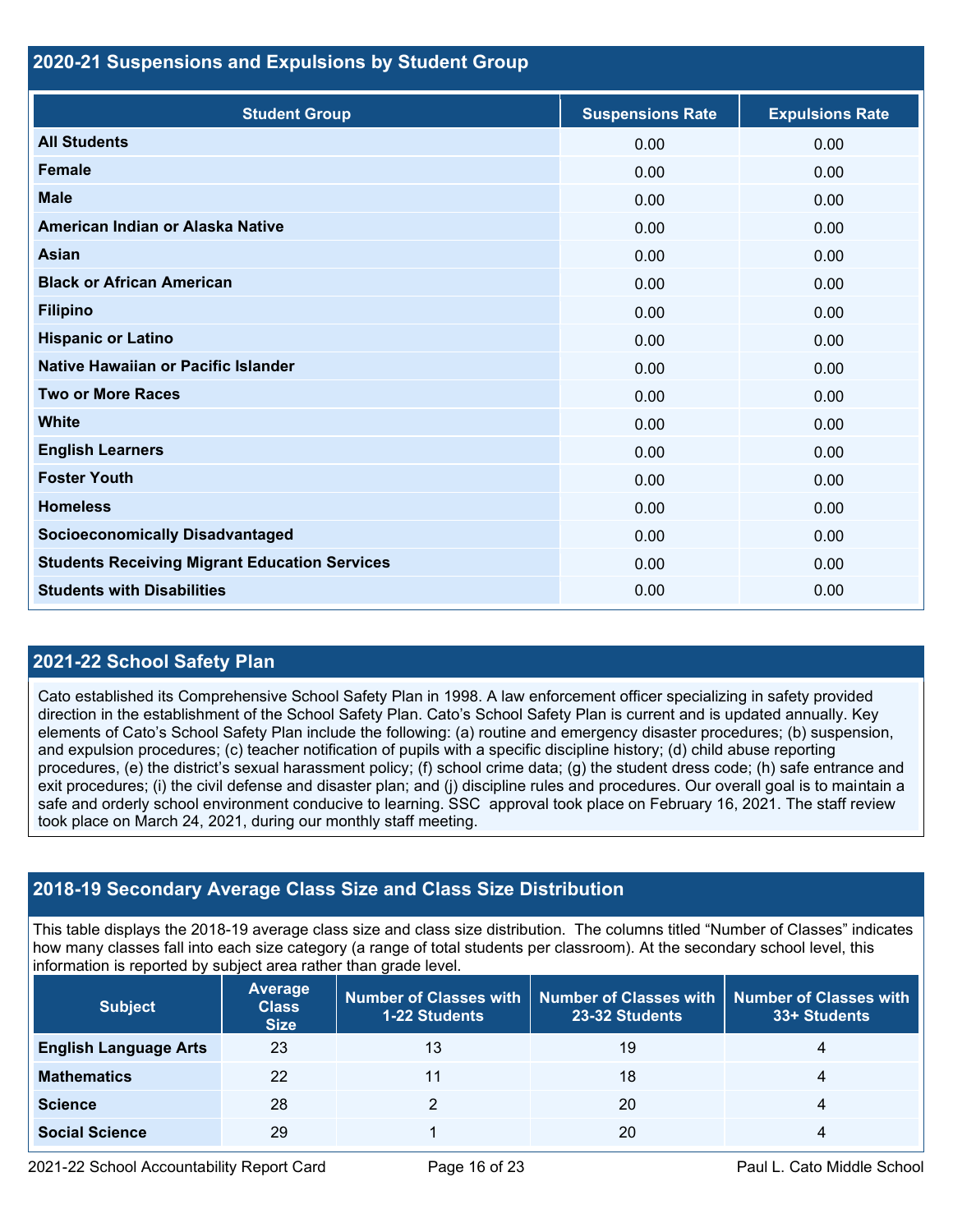## **2019-20 Secondary Average Class Size and Class Size Distribution**

This table displays the 2019-20 average class size and class size distribution. The columns titled "Number of Classes" indicates how many classes fall into each size category (a range of total students per classroom). At the secondary school level, this information is reported by subject area rather than grade level.

| <b>Subject</b>               | <b>Average</b><br><b>Class</b><br><b>Size</b> | 1-22 Students | Number of Classes with   Number of Classes with   Number of Classes with<br>23-32 Students |   |
|------------------------------|-----------------------------------------------|---------------|--------------------------------------------------------------------------------------------|---|
| <b>English Language Arts</b> | 23                                            | 18            | 25                                                                                         | 6 |
| <b>Mathematics</b>           | 24                                            | 10            | 18                                                                                         |   |
| <b>Science</b>               | 29                                            |               | 20                                                                                         | 5 |
| <b>Social Science</b>        | 28                                            |               |                                                                                            |   |

#### **2020-21 Secondary Average Class Size and Class Size Distribution**

This table displays the 2020-21 average class size and class size distribution. The columns titled "Number of Classes" indicates how many classes fall into each size category (a range of total students per classroom). At the secondary school level, this information is reported by subject area rather than grade level.

| <b>Subject</b>               | <b>Average</b><br><b>Class</b><br><b>Size</b> | 1-22 Students | Number of Classes with Number of Classes with<br>23-32 Students | <b>Number of Classes with</b><br>33+ Students |
|------------------------------|-----------------------------------------------|---------------|-----------------------------------------------------------------|-----------------------------------------------|
| <b>English Language Arts</b> | 25                                            | 15            | 24                                                              | 9                                             |
| <b>Mathematics</b>           | 20                                            | 21            | 15                                                              |                                               |
| <b>Science</b>               | 25                                            |               | 22                                                              | 4                                             |
| <b>Social Science</b>        | 22                                            | 14            | 16                                                              |                                               |

## **2020-21 Ratio of Pupils to Academic Counselor**

This table displays the ratio of pupils to Academic Counselor. One full time equivalent (FTE) equals one staff member working full time; one FTE could also represent two staff members who each work 50 percent of full time.

| <b>Title</b>                        | <b>Ratio</b> |
|-------------------------------------|--------------|
| <b>Pupils to Academic Counselor</b> |              |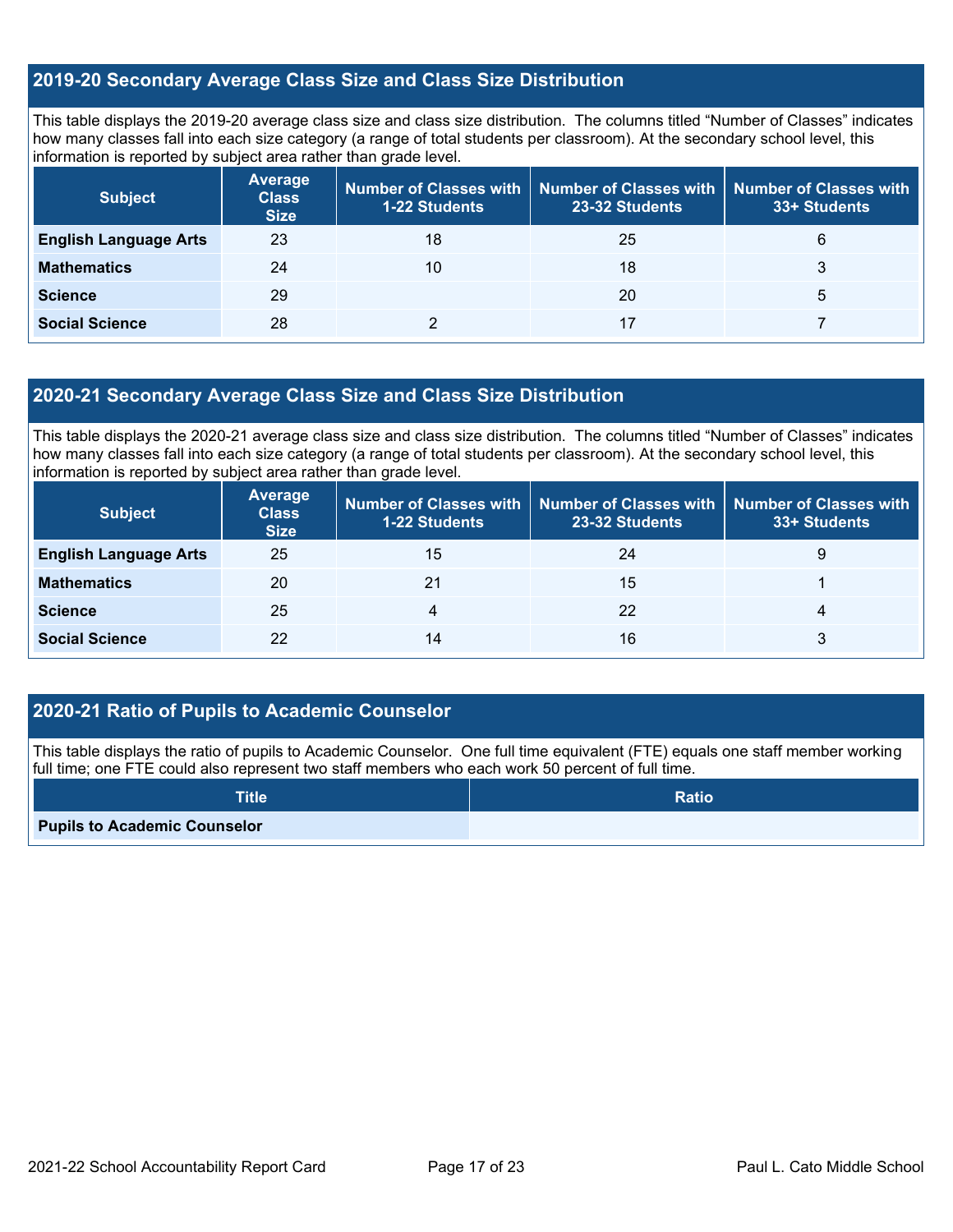### **2020-21 Student Support Services Staff**

This table displays the number of FTE support staff assigned to this school. One full time equivalent (FTE) equals one staff member working full time; one FTE could also represent two staff members who each work 50 percent of full time.

| <b>Title</b>                                                         | <b>Number of FTE Assigned to School</b> |
|----------------------------------------------------------------------|-----------------------------------------|
| <b>Counselor (Academic, Social/Behavioral or Career Development)</b> | 0                                       |
| Library Media Teacher (Librarian)                                    | 0                                       |
| <b>Library Media Services Staff (Paraprofessional)</b>               | $\mathbf{0}$                            |
| <b>Psychologist</b>                                                  | $\mathbf{0}$                            |
| <b>Social Worker</b>                                                 | $\mathbf{0}$                            |
| <b>Speech/Language/Hearing Specialist</b>                            |                                         |
| <b>Resource Specialist (non-teaching)</b>                            | $\mathbf{0}$                            |
| <b>Other</b>                                                         | 1.1                                     |

## **2019-20 Expenditures Per Pupil and School Site Teacher Salaries**

This table displays the 2019-20 expenditures per pupil and average teach salary for this school. Cells with N/A values do not require data.

| Level                                                | <b>Total</b><br><b>Expenditures</b><br><b>Per Pupil</b> | <b>Expenditures</b><br><b>Per Pupil</b><br>(Restricted) | <b>Expenditures</b><br><b>Per Pupil</b><br>(Unrestricted) | Average<br><b>Teacher</b><br><b>Salary</b> |
|------------------------------------------------------|---------------------------------------------------------|---------------------------------------------------------|-----------------------------------------------------------|--------------------------------------------|
| <b>School Site</b>                                   | \$8,134                                                 | \$1,954                                                 | \$6,180                                                   | \$76,215                                   |
| <b>District</b>                                      | N/A                                                     | N/A                                                     | \$3,176                                                   | \$75,963                                   |
| <b>Percent Difference - School Site and District</b> | N/A                                                     | N/A                                                     | 64.2                                                      | 0.3                                        |
| <b>State</b>                                         |                                                         |                                                         | \$8,444                                                   | \$85,863                                   |
| <b>Percent Difference - School Site and State</b>    | N/A                                                     | N/A                                                     | $-31.0$                                                   | $-11.9$                                    |

## **2020-21 Types of Services Funded**

TITLE I After School Program Migrant Ed. Special Ed. School Site Supplemental Funds NSLP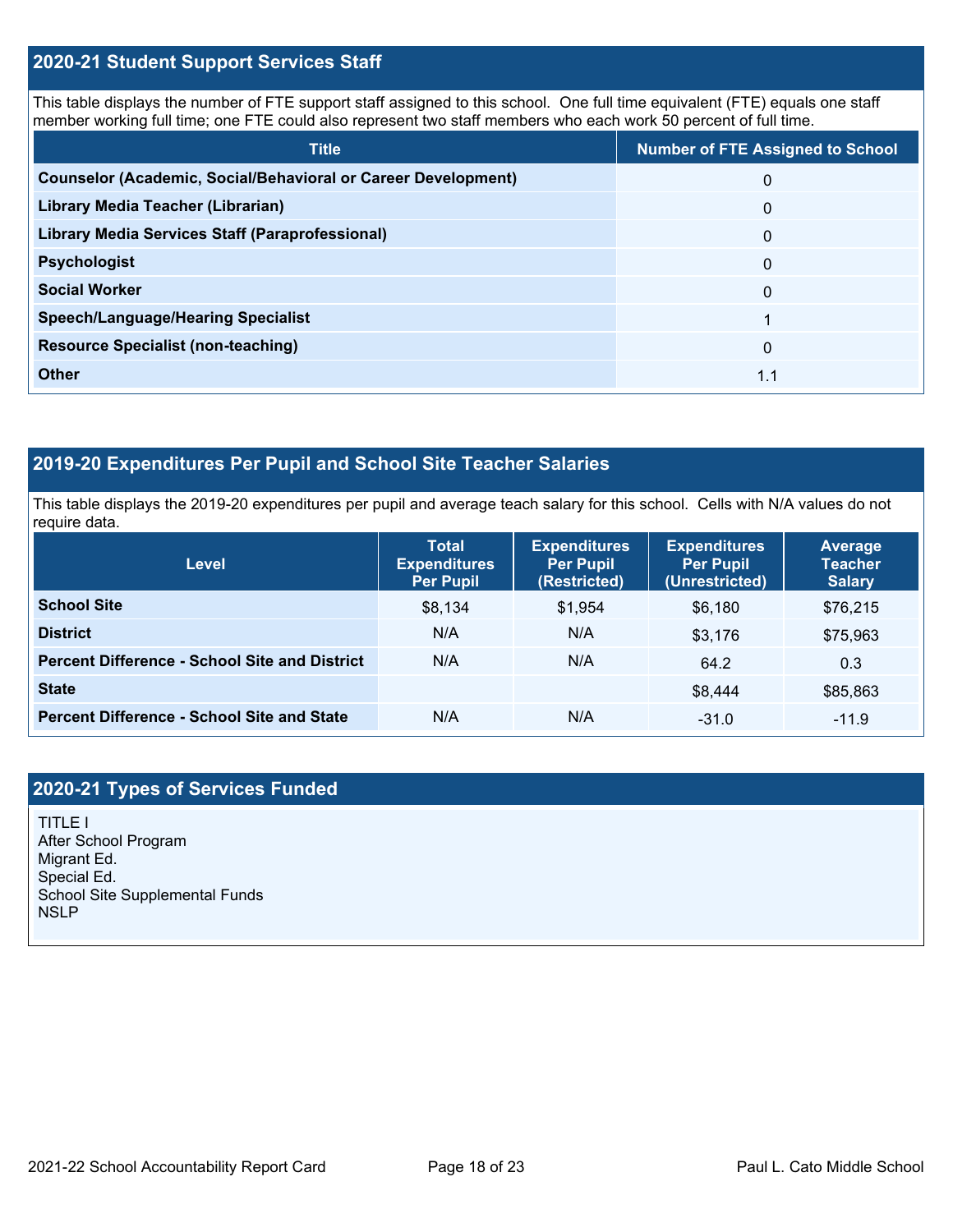## **2019-20 Teacher and Administrative Salaries**

This table displays the 2019-20 Teacher and Administrative salaries. For detailed information on salaries, see the CDE Certification Salaries & Benefits web page at [http://www.cde.ca.gov/ds/fd/cs/.](http://www.cde.ca.gov/ds/fd/cs/)

| Category                                             | <b>District</b><br><b>Amount</b> | <b>State Average</b><br>for Districts<br>in Same Category |
|------------------------------------------------------|----------------------------------|-----------------------------------------------------------|
| <b>Beginning Teacher Salary</b>                      | \$50,328                         | \$52,060                                                  |
| <b>Mid-Range Teacher Salary</b>                      | \$75,872                         | \$84,043                                                  |
| <b>Highest Teacher Salary</b>                        | \$100,272                        | \$107,043                                                 |
| <b>Average Principal Salary (Elementary)</b>         | \$144,130                        | \$133,582                                                 |
| <b>Average Principal Salary (Middle)</b>             | \$142,165                        | \$138,803                                                 |
| <b>Average Principal Salary (High)</b>               | \$0                              | \$133,845                                                 |
| <b>Superintendent Salary</b>                         | \$265,178                        | \$240,628                                                 |
| <b>Percent of Budget for Teacher Salaries</b>        | 30%                              | 35%                                                       |
| <b>Percent of Budget for Administrative Salaries</b> | 5%                               | 5%                                                        |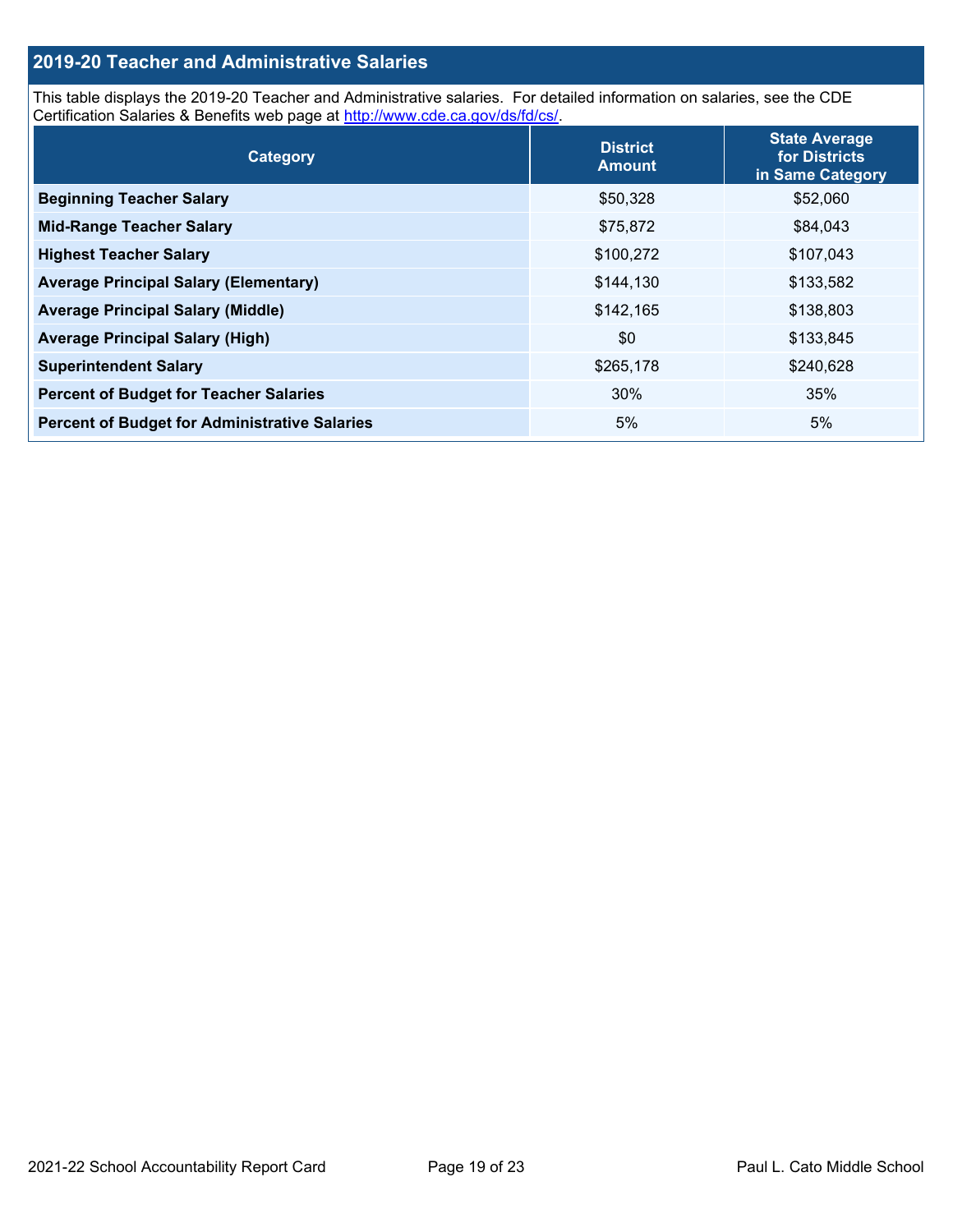#### **Professional Development**

Professional development is designed to provide continuous learning opportunities for administrators, teachers, and classified personnel. Training opportunities affirm the basic philosophy of education that learning is a lifelong process that contributes to the well-being of the students, teachers, administrators, and community. Professional Development is an essential component of effective instruction and student learning.

All training revolves around identified needs of students and adults for the purpose of the improvement of instruction and increasing content knowledge. Central to all training are student achievement data, district focus areas, the Common Core State Standards, the state adopted standards-based instructional materials, and strategies to effectively teach the academic content standards to all students.

During 2020-2021, school year district professional development focused on virtual instruction due to the pandemic. In preparation of the school year, teachers were offered three full days of professional development during the summer. Regularly scheduled office hours and focused professional development was provided on a monthly basis during the school year. Topics addressed navigating platforms being used during virtual learning, increasing student engagement and addressing the common core state standards through distance learning.

Additional support was provided by academic coaches and district specialists for reading/language arts, mathematics, science, writing and social emotional learning. The district provided time and resources for collaboration, planning, and professional development. Additionally, professional development on Multi-Tiered Systems of Support and Support to school and district teams.

Teachers new to the District received four days of professional development prior to the beginning of the school year focused on orientation to District and school site policies and services, Common Core State Standards, classroom management, curriculum and pacing, using technology and setting up the classroom. Teachers in their second year with the District received two days of professional development prior to the beginning of the school year provided by the school site and focused on improving best practices.

New teachers with California preliminary credentials received professional development through the Bakersfield City School District (BCSD) Teacher Induction Program (TIP). The focus of BCSD TIP is being mentored by an experienced teacher, growing in the California Standards for the Teaching Profession (CSTP) and meeting the California Induction standards. The culmination of TIP is the recommendation for the CA Clear Credential. Each TIP teacher was assigned a veteran teacher who served as a mentor. The mentors received on-going professional development in coaching/mentoring strategies, instructional strategies, and guiding cycles of inquiry. Professional development was provided through individual mentoring, monthly meetings, and after-school workshops.

Intern teachers received professional development at monthly meetings focusing on the initial teaching skills of the CSTP including classroom management, lesson planning, assessment, and establishing a climate that is conducive to student achievement. Each Intern was assigned a mentor that provided day-to-day support in these areas as well as advisement toward meeting credential requirements. Mentors received monthly professional development in meeting the needs of Intern teachers. Interns also received coursework and supervision from universities partnered with BCSD to provide the Intern Program.

Teachers on Short Term Staffing Permits (STSPs) were provided mentors and monthly trainings on beginning pedagogy and best teaching practices. Each teacher on a STSP designed a plan to meet requirements to move to a CA Intern or Preliminary Credential. Support was provided for required testing and BCSD staff worked closely with university partners to ensure teachers on permits were taking prerequisite requirements to move to credentials.

Teachers on Provisional Intern Permits (PIPs) were provided a weekly cohort meeting focused on beginning pedagogy. Two cohort meetings occurred weekly to allow teachers on a PIP to work around university course schedules. Support was provided for required testing and BCSD staff worked closely with university partners to ensure teachers on permits were taking prerequisite requirements to move to credentials.

This table displays the number of school days dedicated to staff development and continuous improvement.

| <b>Subiect</b>                                                                  |  | $\vert$ 2019-20 $\vert$ 2020-21 $\vert$ 2021-22 $\vert$ |
|---------------------------------------------------------------------------------|--|---------------------------------------------------------|
| Number of school days dedicated to Staff Development and Continuous Improvement |  |                                                         |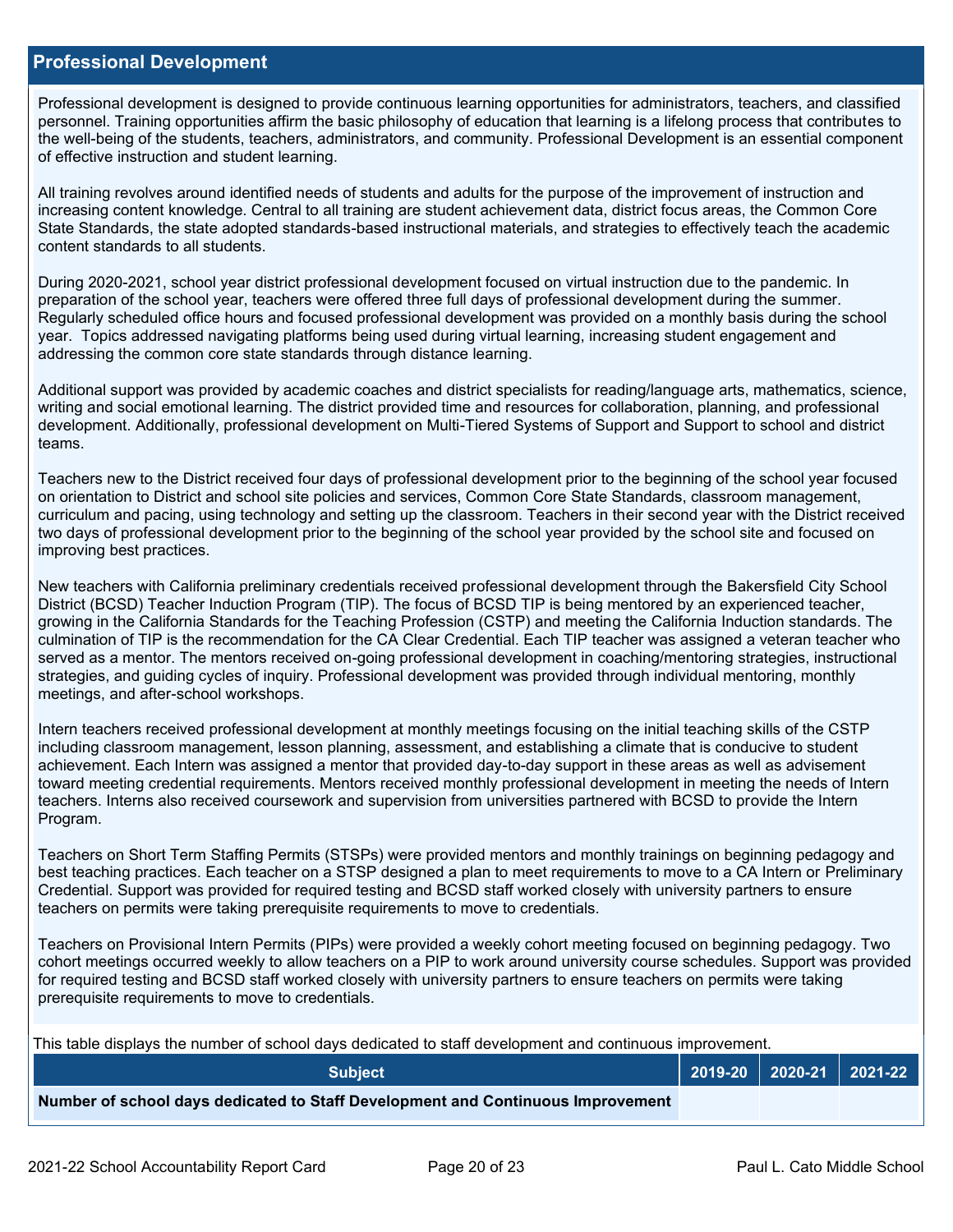# **Bakersfield City School District 2020-21 Local Accountability Report Card (LARC) Addendum**

## **Local Accountability Report Card (LARC) Addendum**

**2020-21 Local Accountability Report Card (LARC) Addendum Overview**



On July 14, 2021, the California State Board of Education (SBE) determined that the California Department of Education (CDE) will use the SARC as the mechanism to conduct a one-time data collection of the LEA-level aggregate test results of all school's local assessments administered during the 2020–2021 school year in order to meet the federal Every Students Succeeds Act (ESSA) reporting requirement for the Local Educational Agency Accountability Report Cards (LARCs).

Each local educational agency (LEA) is responsible for preparing and posting their annual LARC in accordance with the federal ESSA. As a courtesy, the CDE prepares and posts the LARCs on behalf of all LEAs.

Only for the 2020–2021 school year and the 2020–2021 LARCs, LEAs are required to report their aggregate local assessments test results at the LEA-level to the CDE by populating the tables below via the SARC. These data will be used to meet the LEAs' federal requirement for their LARCs. Note that it is the responsibility of the school and LEA to ensure that all student privacy and suppression rules are in place when reporting data in Tables 3 and 4 in the Addendum, as applicable.

The tables below are not part of the SBE approved 2020–2021 SARC template but rather are the mechanism by which these required data will be collected from LEAs.

For purposes of the LARC and the following tables, an LEA is defined as a school district, a county office of education, or a direct funded charter school.

| <b>2021-22 District Contact Information</b> |                                         |  |  |
|---------------------------------------------|-----------------------------------------|--|--|
| <b>District Name</b>                        | <b>Bakersfield City School District</b> |  |  |
| <b>Phone Number</b>                         | 661-631-4600                            |  |  |
| Superintendent                              | Mark Luque                              |  |  |
| <b>Email Address</b>                        | supt@bcsd.com                           |  |  |
| <b>District Website Address</b>             | www.bcsd.com                            |  |  |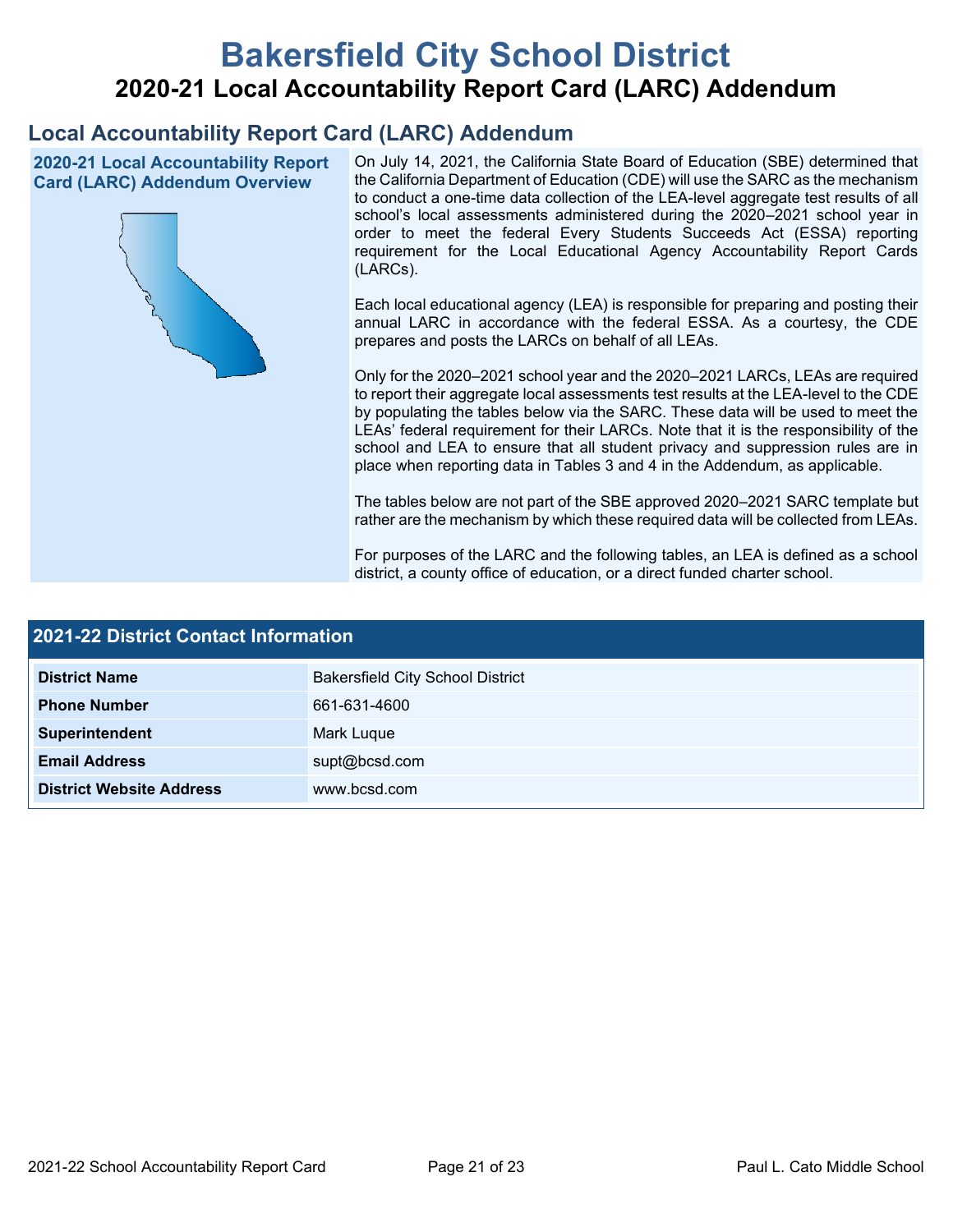## **2020-21 CAASPP Test Results in ELA by Student Group**

This table displays CAASPP test results in ELA by student group for students grades three through eight and grade eleven taking and completing a state-administered assessment. The CDE will populate this table for schools in cases where the school administered the CAASPP assessment. In cases where the school administered a local assessment instead of CAASPP, the CDE will populate this table with "NT" values, meaning this school did not test students using the CAASPP. See the local assessment(s) table for more information.

| <b>CAASPP</b><br><b>Student Groups</b>               | <b>CAASPP</b><br><b>Total</b><br><b>Enrollment</b> | <b>CAASPP</b><br><b>Number</b><br><b>Tested</b> | <b>CAASPP</b><br><b>Percent</b><br><b>Tested</b> | <b>CAASPP</b><br><b>Percent</b><br><b>Not Tested</b> | <b>CAASPP</b><br><b>Percent</b><br>Met or<br><b>Exceeded</b> |
|------------------------------------------------------|----------------------------------------------------|-------------------------------------------------|--------------------------------------------------|------------------------------------------------------|--------------------------------------------------------------|
| <b>All Students</b>                                  | 19655                                              | <b>NT</b>                                       | <b>NT</b>                                        | <b>NT</b>                                            | <b>NT</b>                                                    |
| <b>Female</b>                                        | 9598                                               | <b>NT</b>                                       | <b>NT</b>                                        | <b>NT</b>                                            | <b>NT</b>                                                    |
| <b>Male</b>                                          | 10055                                              | <b>NT</b>                                       | <b>NT</b>                                        | <b>NT</b>                                            | <b>NT</b>                                                    |
| American Indian or Alaska Native                     | 102                                                | <b>NT</b>                                       | <b>NT</b>                                        | <b>NT</b>                                            | <b>NT</b>                                                    |
| <b>Asian</b>                                         | 153                                                | <b>NT</b>                                       | <b>NT</b>                                        | <b>NT</b>                                            | <b>NT</b>                                                    |
| <b>Black or African American</b>                     | 1554                                               | <b>NT</b>                                       | <b>NT</b>                                        | <b>NT</b>                                            | NT                                                           |
| <b>Filipino</b>                                      | 67                                                 | <b>NT</b>                                       | <b>NT</b>                                        | <b>NT</b>                                            | <b>NT</b>                                                    |
| <b>Hispanic or Latino</b>                            | 15770                                              | <b>NT</b>                                       | <b>NT</b>                                        | <b>NT</b>                                            | <b>NT</b>                                                    |
| Native Hawaiian or Pacific Islander                  | 20                                                 | <b>NT</b>                                       | <b>NT</b>                                        | <b>NT</b>                                            | <b>NT</b>                                                    |
| <b>Two or More Races</b>                             | 324                                                | <b>NT</b>                                       | <b>NT</b>                                        | <b>NT</b>                                            | <b>NT</b>                                                    |
| <b>White</b>                                         | 1665                                               | <b>NT</b>                                       | <b>NT</b>                                        | <b>NT</b>                                            | <b>NT</b>                                                    |
| <b>English Learners</b>                              | 4700                                               | <b>NT</b>                                       | <b>NT</b>                                        | <b>NT</b>                                            | <b>NT</b>                                                    |
| <b>Foster Youth</b>                                  | 173                                                | <b>NT</b>                                       | <b>NT</b>                                        | <b>NT</b>                                            | <b>NT</b>                                                    |
| <b>Homeless</b>                                      | 1436                                               | <b>NT</b>                                       | <b>NT</b>                                        | <b>NT</b>                                            | <b>NT</b>                                                    |
| <b>Military</b>                                      | 14                                                 | <b>NT</b>                                       | <b>NT</b>                                        | <b>NT</b>                                            | <b>NT</b>                                                    |
| <b>Socioeconomically Disadvantaged</b>               | 18281                                              | <b>NT</b>                                       | <b>NT</b>                                        | <b>NT</b>                                            | <b>NT</b>                                                    |
| <b>Students Receiving Migrant Education Services</b> | 630                                                | <b>NT</b>                                       | <b>NT</b>                                        | <b>NT</b>                                            | NT                                                           |
| <b>Students with Disabilities</b>                    | 2350                                               | <b>NT</b>                                       | <b>NT</b>                                        | <b>NT</b>                                            | NT                                                           |